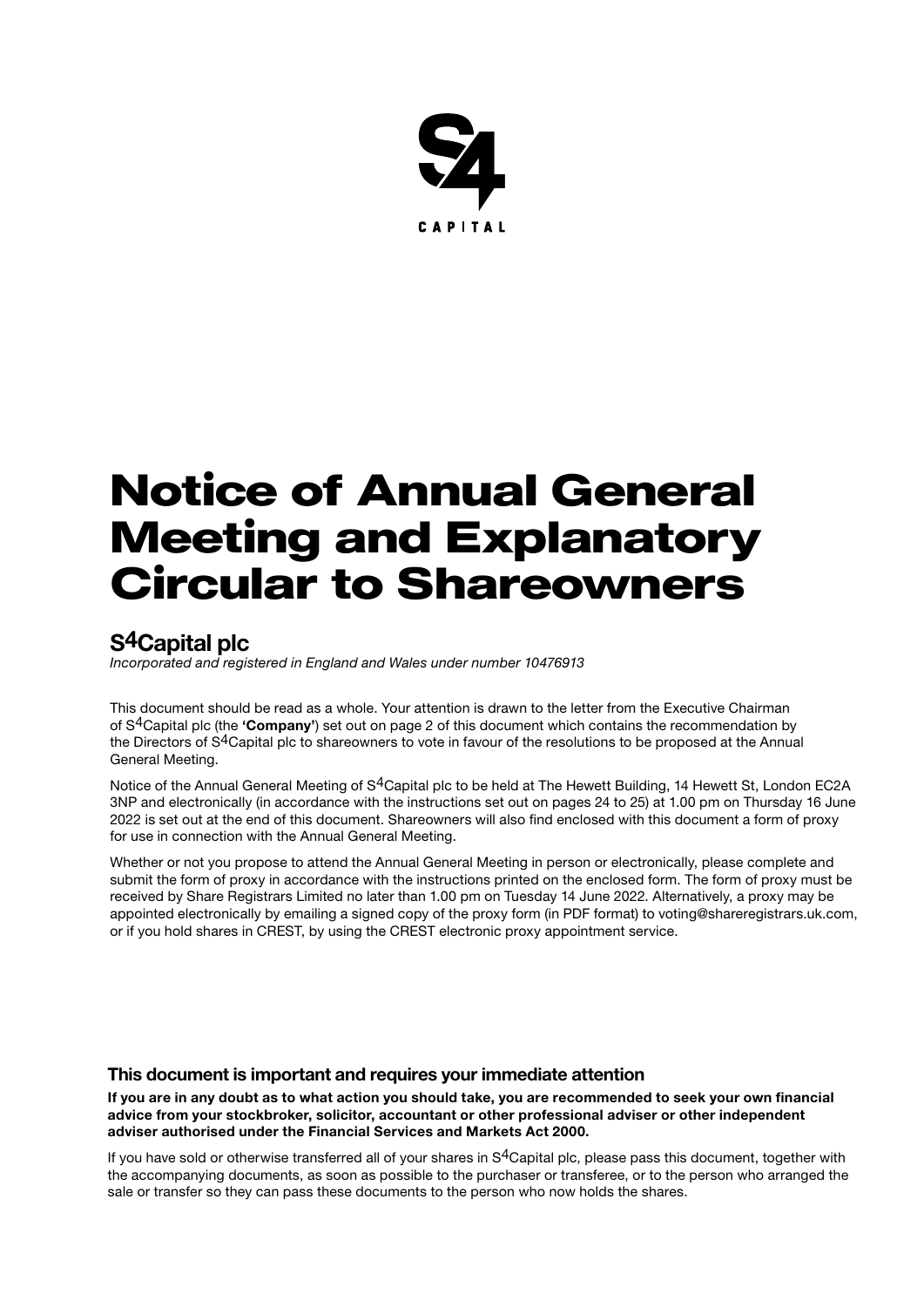## Letter from the Executive Chairman of S<sup>4</sup>Capital Plc

## S4Capital plc

*Incorporated and registered in England and Wales under number 10476913*

### Directors:

Sir Martin Sorrell (Executive Chairman) Victor Knaap Wesley ter Haar Pete Kim Christopher S. Martin Mary Basterfield Scott Spirit Paul Roy (Non-Executive) Peter Rademaker (Non-Executive) Rupert Faure Walker (Non-Executive and Senior Independent Director) Sue Prevezer (Non-Executive) Daniel Pinto (Non-Executive) Elizabeth Buchanan (Non-Executive) Margaret Ma Connolly (Non-Executive) Naoko Okumoto (Non-Executive) Peter Miles Young (Non-Executive)

Registered Office:

12 St James's Place London SW1A 1NX

14 May 2022

#### Dear Shareowner

I am pleased to invite you to the Company's Annual General Meeting which will be held at The Hewett Building, 14 Hewett St, London EC2A 3NP and electronically in accordance with information provided on pages 24 to 25 at 1.00 pm on 16 June 2022.

The notice of Annual General Meeting is set out on pages 4 to 8 of this document. A copy of the Annual Report and Accounts for the year ended 31 December 2021 (the '2021 Annual Report') has been made available on the Company's website at www.s4capital.com.

At the present time, we expect shareowners to be able to attend the AGM in person if they wish to do so. However, due to the ongoing uncertainty in respect of the covid-19 pandemic, the arrangements for the AGM may be subject to change at short notice. If it becomes necessary to amend the arrangements for the AGM, an announcement will be made via our website www.s4capital.com and through a Regulatory Information Service.

The purpose of the Annual General Meeting is to seek shareowners' approval for the resolutions. It is also an opportunity for shareowners to express their views and to ask questions of the Directors of the Company (the 'Board'), and shareowners will be able to ask questions either in person or electronically at the meeting. We, as your Board, are committed to open dialogue with our shareowners and we value the Annual General Meeting as an excellent means to engage with you directly. Whether or not you intend to attend the meeting (either personally or electronically), we would urge you to complete, sign and return the accompanying Form of Proxy, and send it to our registrar, Share Registrars Limited. Alternatively, a proxy may be appointed electronically by sending a signed proxy form (in PDF format) by email to voting@shareregistrars.uk.com, or if you hold shares in CREST, by using the CREST electronic proxy appointment service.

#### Proxy appointments must be received by Share Registrars Limited by no later than 1.00 pm on Tuesday 14 June 2022.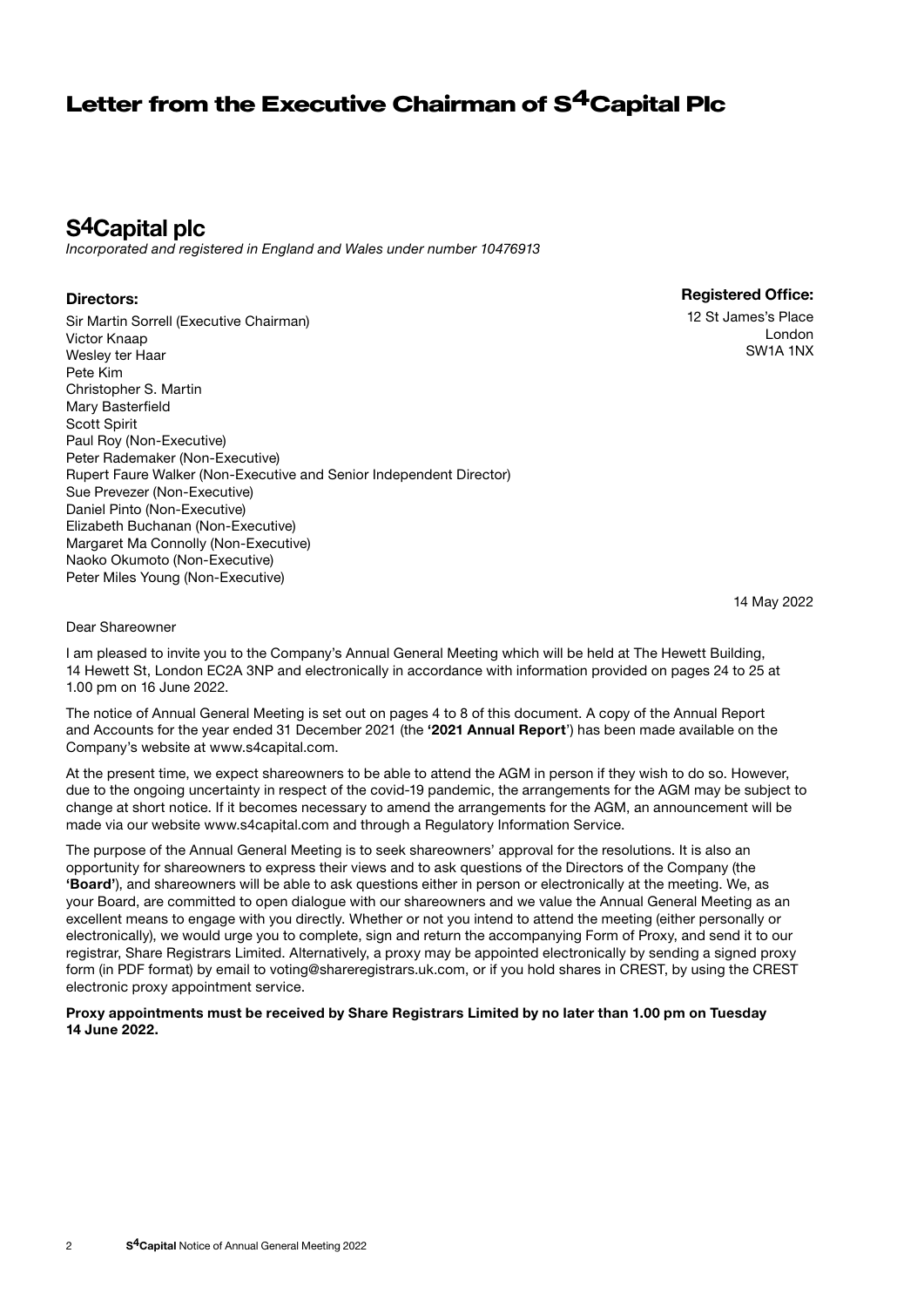### Recommendation

In the opinion of the Directors, each of the resolutions to be proposed at the Annual General Meeting is in the best interests of the Company and shareowners as a whole. Accordingly, the Directors recommend that shareowners vote in favour of the resolutions at the Annual General Meeting, as the Directors intend to do in respect of their own beneficial holdings of Ordinary Shares, which amount to approximately 22.8% of the issued Ordinary Shares of the Company.

Yours faithfully

Marti Sorru

Sir Martin Sorrell Executive Chairman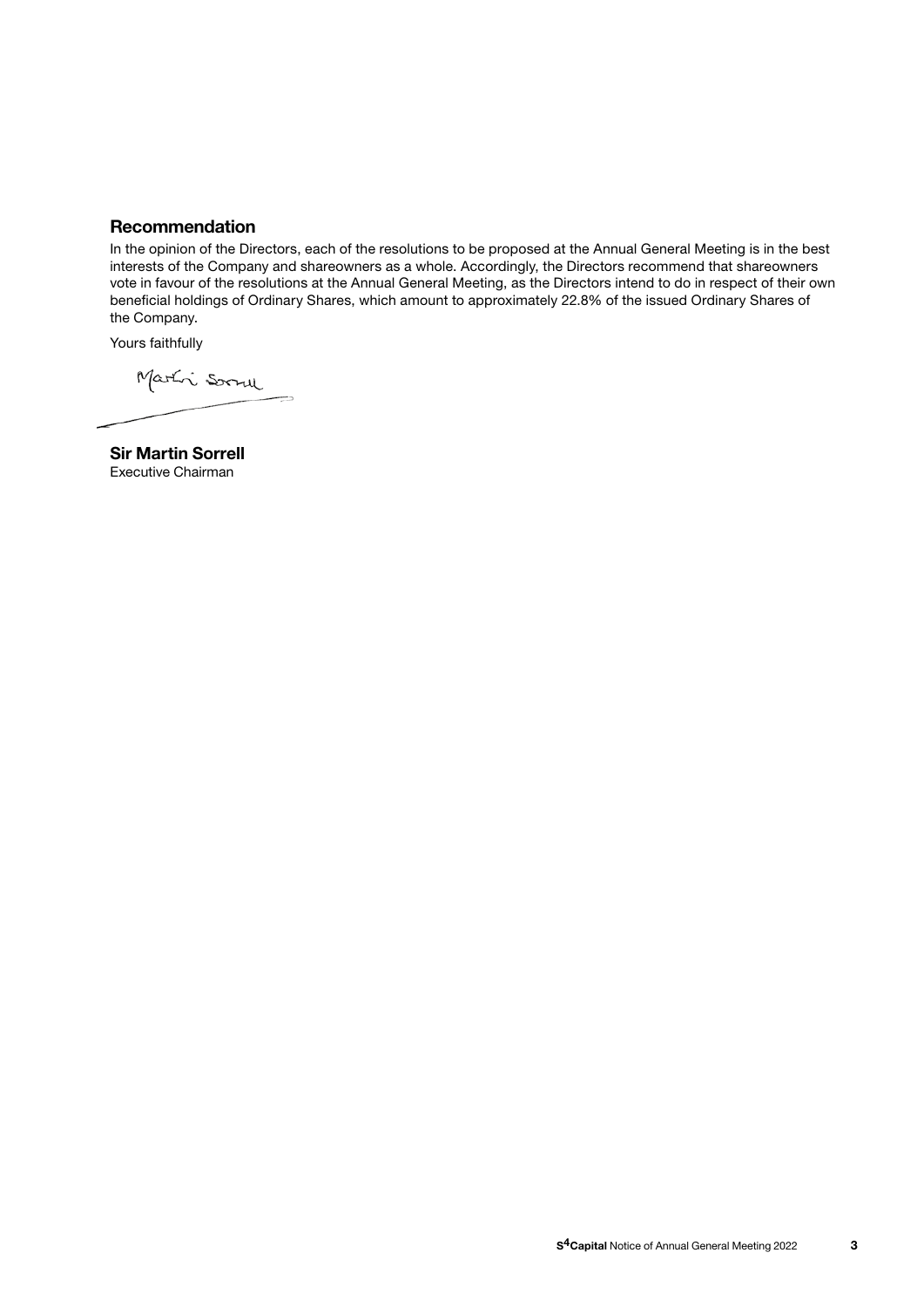## Notice of Annual General Meeting

## S4Capital plc

*Incorporated and registered in England and Wales under number 10476913*

Notice is hereby given that the Annual General Meeting of S<sup>4</sup>Capital plc (the 'Company') will be held at The Hewett Building, 14 Hewett St, London EC2A 3NP and electronically (in accordance with the instructions on pages 24 to 25) of this Notice on 16 June 2022 at 1.00 pm. You are being asked to consider and vote on the resolutions below. Resolutions 21 to 25 and Resolutions 27 and 28 are proposed as special resolutions. All other resolutions are proposed as ordinary resolutions.

For further information on all of the resolutions, please refer to the Explanation of Resolutions which can be found on pages 9 to 18.

### Annual Report and Accounts

1. To receive the reports of the Directors and the Auditors and the audited accounts for the financial year ended 31 December 2021.

## Directors' Remuneration Report

2. To approve the Directors' Remuneration Report, set out on pages 65 to 91 of the Annual Report and Accounts for the financial year ended 31 December 2021.

#### Directors' Remuneration Policy

3. To approve the Directors' Remuneration Policy, set out in the Directors' Remuneration Report on pages 71 to 80 of the Annual Report and Accounts for the financial year ended 31 December 2021.

### Election of Directors

- 4. To re-elect Sir Martin Sorrell as a Director of the Company.
- 5. To re-elect Victor Knaap as a Director of the Company.
- 6. To re-elect Wesley ter Haar as a Director of the Company.
- 7. To re-elect Christopher S. Martin as a Director of the Company.
- 8. To re-elect Paul Roy as a Director of the Company.
- 9. To re-elect Rupert Faure Walker as a Director of the Company.
- 10. To re-elect Susan Prevezer as a Director of the Company.
- 11. To re-elect Daniel Pinto as a Director of the Company.
- 12. To re-elect Scott Spirit as a Director of the Company.
- 13. To re-elect Elizabeth Buchanan as a Director of the Company.
- 14. To re-elect Margaret Ma Connolly as a Director of the Company.
- 15. To re-elect Naoko Okumoto as a Director of the Company.
- 16. To re-elect Peter Miles Young as a Director of the Company.
- 17. To elect Mary Basterfield, who has been appointed as a Director since the last Annual General Meeting of the Company, as a Director of the Company.

#### Auditors

- 18. To re-appoint PricewaterhouseCoopers LLP as Auditors of the Company to hold office until the conclusion of the next General Meeting of the Company at which accounts are laid.
- 19. To authorise the Directors to determine the remuneration of the Auditors.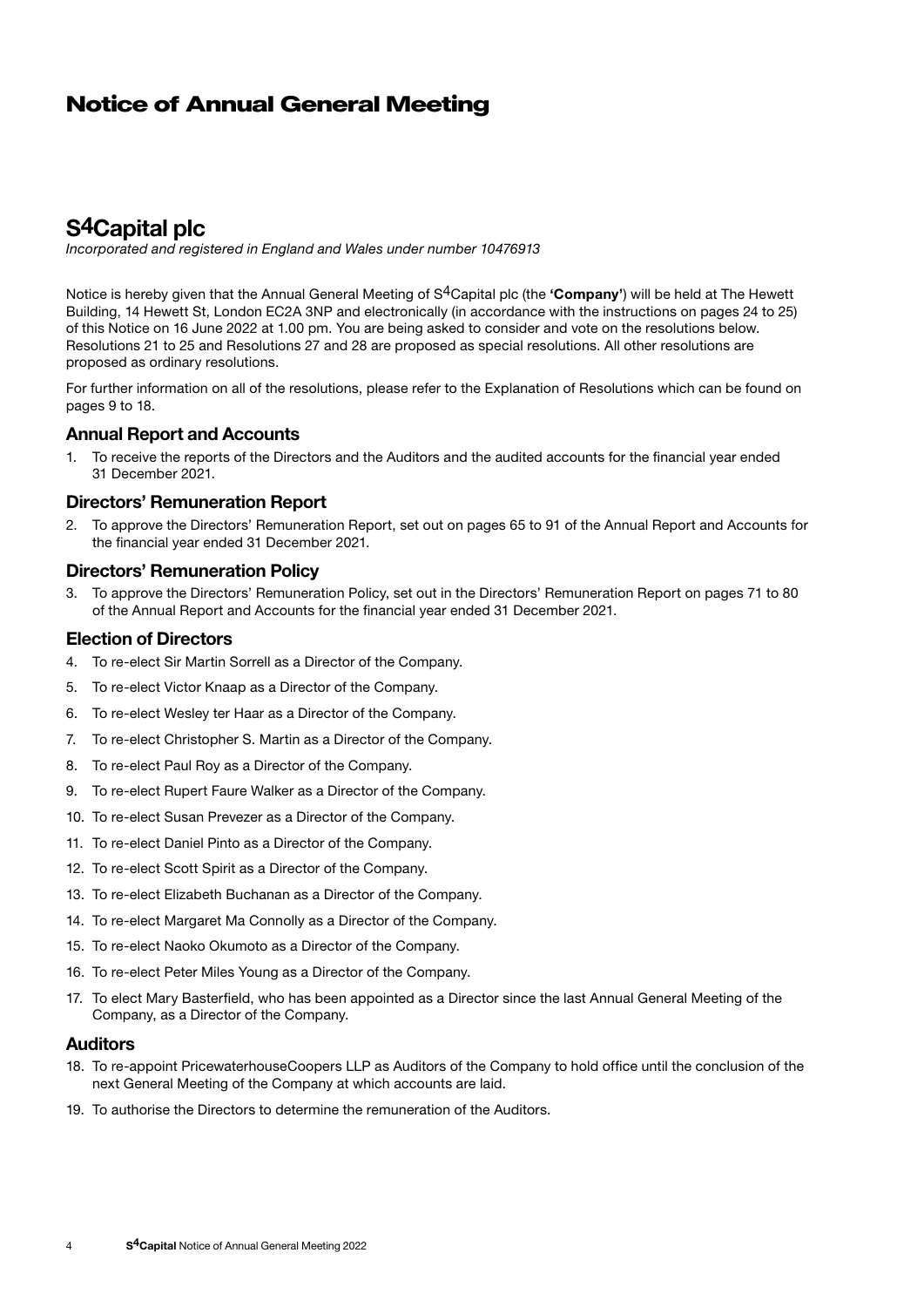## Directors' Authority to Allot Shares

- 20. That the Directors be generally and unconditionally authorised pursuant to and in accordance with section 551 of the Companies Act 2006 (the 'Act') to exercise all the powers of the Company to allot shares in the Company and grant rights to subscribe for or to convert any security into shares in the Company:
	- (a) up to a nominal amount of £46,288,710; and
	- (b) comprising equity securities (as defined in section 560(1) of the Act) up to an aggregate nominal amount of £46,288,710 in connection with an offer by way of a rights issue to:
		- (i) ordinary shareowners in proportion (as nearly as may be practicable) to their existing holdings; and
		- (ii) holders of other equity securities as required by the rights of those securities or, subject to such rights as the Directors otherwise consider necessary,

and so that the Directors may impose any limits or restrictions and make any arrangements which they consider necessary or appropriate to deal with treasury shares, fractional entitlements, record dates, legal, regulatory or practical problems in, or under the laws of, any territory or any other matter.

The authorities conferred on the Directors to allot securities under paragraphs (a) and (b) will expire at the conclusion of the Annual General Meeting of the Company to be held in 2023 or at 6.00 pm on 15 September 2023), whichever is sooner (unless previously renewed, varied or revoked by the Company at a General Meeting). The Company may, before these authorities expire, make an offer or enter into an agreement which would or might require such securities to be allotted after such expiry and the Directors may allot such securities in pursuance of that offer or agreement as if the power conferred by this resolution had not expired.

### Disapplication of Pre-emption Rights (General) \*

- 21. That, subject to the passing of Resolution 20, the Directors be given powers pursuant to sections 570 and 573 of the Act to allot equity securities (as defined in section 560(1) of the Act) for cash under the authority given by Resolution 20 and/or where the allotment constitutes an allotment of equity securities by virtue of section 560(3) of the Act, as if section 561(1) and subsections (1) to (6) of section 562 of the Act did not apply to any such allotment, provided that such power be limited to:
	- (a) the allotment of equity securities in connection with an offer of, or invitation to apply for, equity securities (but in the case of the authority granted under paragraph (b) of Resolution 20 above, by way of a rights issue only) to:
		- (i) ordinary shareowners in proportion (as nearly as may be practicable) to their existing holdings; and
		- (ii) holders of other equity securities as required by the rights of those securities or, subject to such rights as the Directors otherwise consider necessary,

 and so that the Directors may impose any limits or restrictions and make any arrangements which they consider necessary or appropriate to deal with treasury shares, fractional entitlements, record dates, legal, regulatory or practical problems in, or under the laws of, any territory or any other matter; and

(b) the allotment of equity securities for cash (otherwise than pursuant to paragraph (a) above) up to an aggregate nominal amount of £6,943,306, representing 5% of the total issued share capital as at 13 May 2022,

such authorities to expire at the conclusion of the Annual General Meeting of the Company to be held in 2023 or at 6.00 pm on 15 September 2023, whichever is sooner (unless previously renewed, varied or revoked by the Company at a General Meeting). The Company may, before these authorities expire, make an offer or enter into an agreement which would or might require equity securities to be allotted after such expiry and the Directors may allot equity securities in pursuance of that offer or agreement as if the power conferred by this resolution had not expired.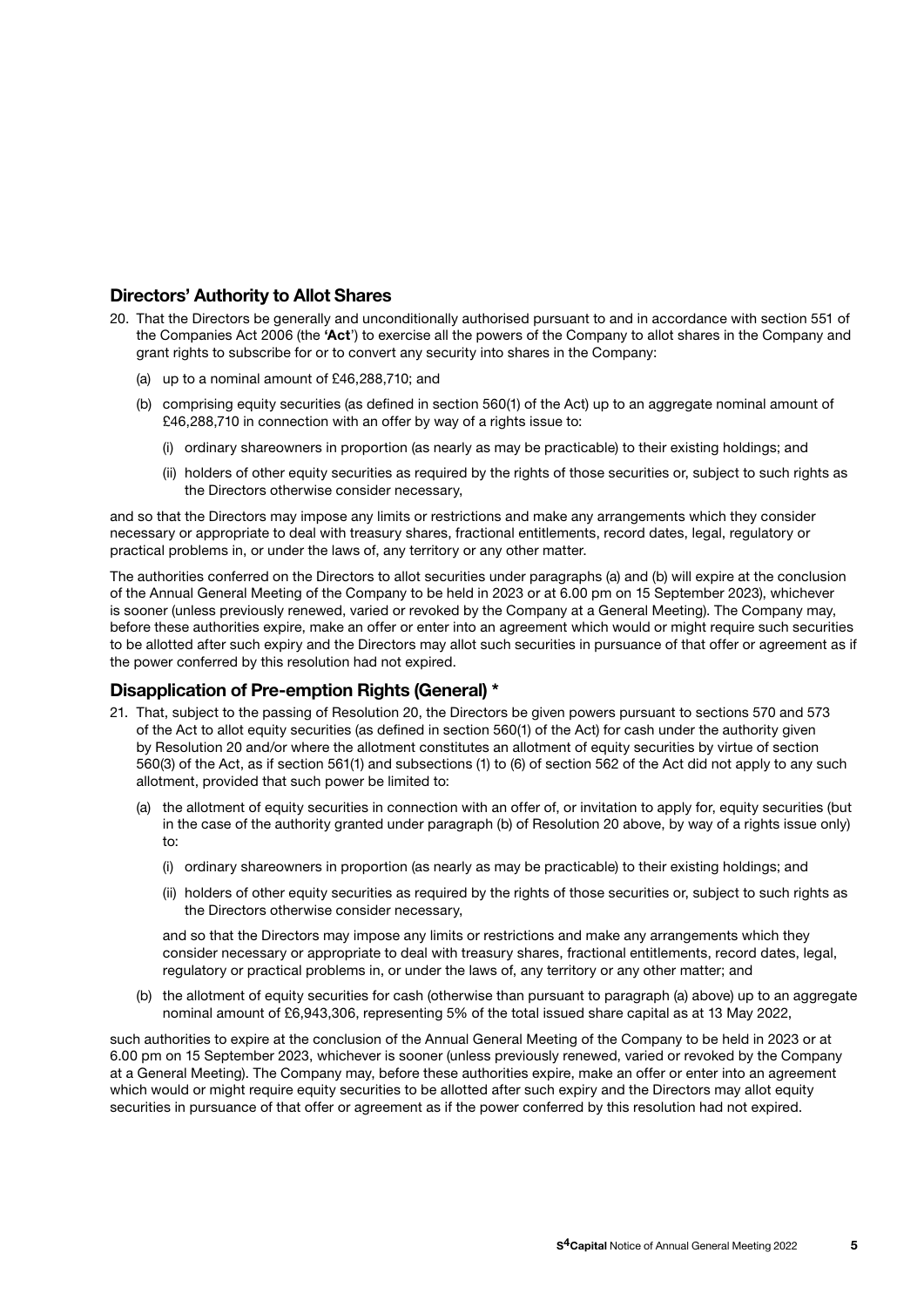## **Notice of Annual General Meeting continued**

## Disapplication of Pre-emption Rights (Acquisition or Capital Investment)\*

- 22. That, subject to the passing of Resolution 20, the Directors be given powers pursuant to sections 570 and 573 of the Act and in addition to any authority granted under Resolution 21, to allot equity securities (as defined in section 560(1) of the Act) for cash under the authority given by Resolution 20 and/or where the allotment constitutes an allotment of equity securities by virtue of section 560(3) of the Act, as if section 561(1) and subsections (1) to (6) of section 562 of the Act did not apply to any such allotment, provided that such power be:
	- (a) limited to the allotment of equity securities up to a nominal amount of £6,943,306; and
	- (b) used only for the purposes of financing (or refinancing, if the authority is to be used within six months after the original transaction) a transaction which the Directors determine to be an acquisition or other capital investment of a kind contemplated by the Pre-Emption Group's Statement of Principles most recently published by the Pre-Emption Group prior to the date of this Notice,

 such authority to expire at the conclusion of the Annual General Meeting of the Company to be held in 2023 or at 6.00 pm on 15 September 2023, whichever is sooner (unless previously renewed, varied or revoked by the Company at a General Meeting). The Company may, before this authority expires, make an offer or enter into an agreement which would or might require equity securities to be allotted after such expiry and the Directors may allot equity securities in pursuance of that offer or agreement as if the power conferred by this resolution had not expired.

### Disapplication of pre-emption rights (overseas shareowners)\*

- 23. That, subject to the passing of Resolution 20, the Directors be given powers pursuant to sections 570 and 573 of the Act and in addition to any authority granted under Resolutions 21 and 22, to allot equity securities (as defined in section 560(1) of the Act) for cash under the authority given by Resolution 20 and/or where the allotment constitutes an allotment of equity securities by virtue of section 560(3) of the Act, as if section 561(1) and subsections (1) to (6) of section 562 of the Act did not apply to any such allotment, provided that such power be:
	- (a) limited to the allotment of equity securities up to a nominal amount of £20,829,919; and
	- (b) used only for the purposes of conducting a private placement of the equity securities to the Company's existing shareowners who have been excluded from an offer being made to ordinary shareowners in proportion (as nearly as may be practicable) to their existing holdings due to legal, regulatory or practical problems in, or under the laws of, any territory,

such authority to expire at the conclusion of the Annual General Meeting of the Company to be held in 2023 or at 6.00 pm on 15 September 2023, whichever is sooner (unless previously renewed, varied or revoked by the Company at a General Meeting). The Company may before this authority expires, make an offer or enter into an agreement which would or might require equity securities to be allotted after such expiry and the Directors may allot equity securities in pursuance of that offer or agreement as if the power conferred by this resolution had not expired.

#### Purchase of own shares\*

- 24. That the Company be and is hereby unconditionally and generally authorised for the purpose of section 701 of the Act to make market purchases (as defined in section 693 of the Act) of ordinary shares of 25 pence each in the capital of the Company ('Ordinary Shares') on such terms and in such manner as the Directors may determine provided that:
	- (a) the maximum number of Ordinary Shares which may be purchased is 55,546,452;
	- (b) the minimum price (exclusive of expenses) which may be paid for each Ordinary Share is its nominal value;
	- (c) the maximum price (exclusive of expenses) which may be paid for an Ordinary Share shall not be more than the higher of: (i) an amount equal to 105% of the average middle market quotations for an Ordinary Share, as derived from the London Stock Exchange Daily Official List, for the five business days immediately preceding the day on which the Ordinary Share is purchased; and (ii) an amount equal to the higher of the price of the last independent trade of an Ordinary Share and the highest current independent bid for an Ordinary Share as derived from the London Stock Exchange Trading System;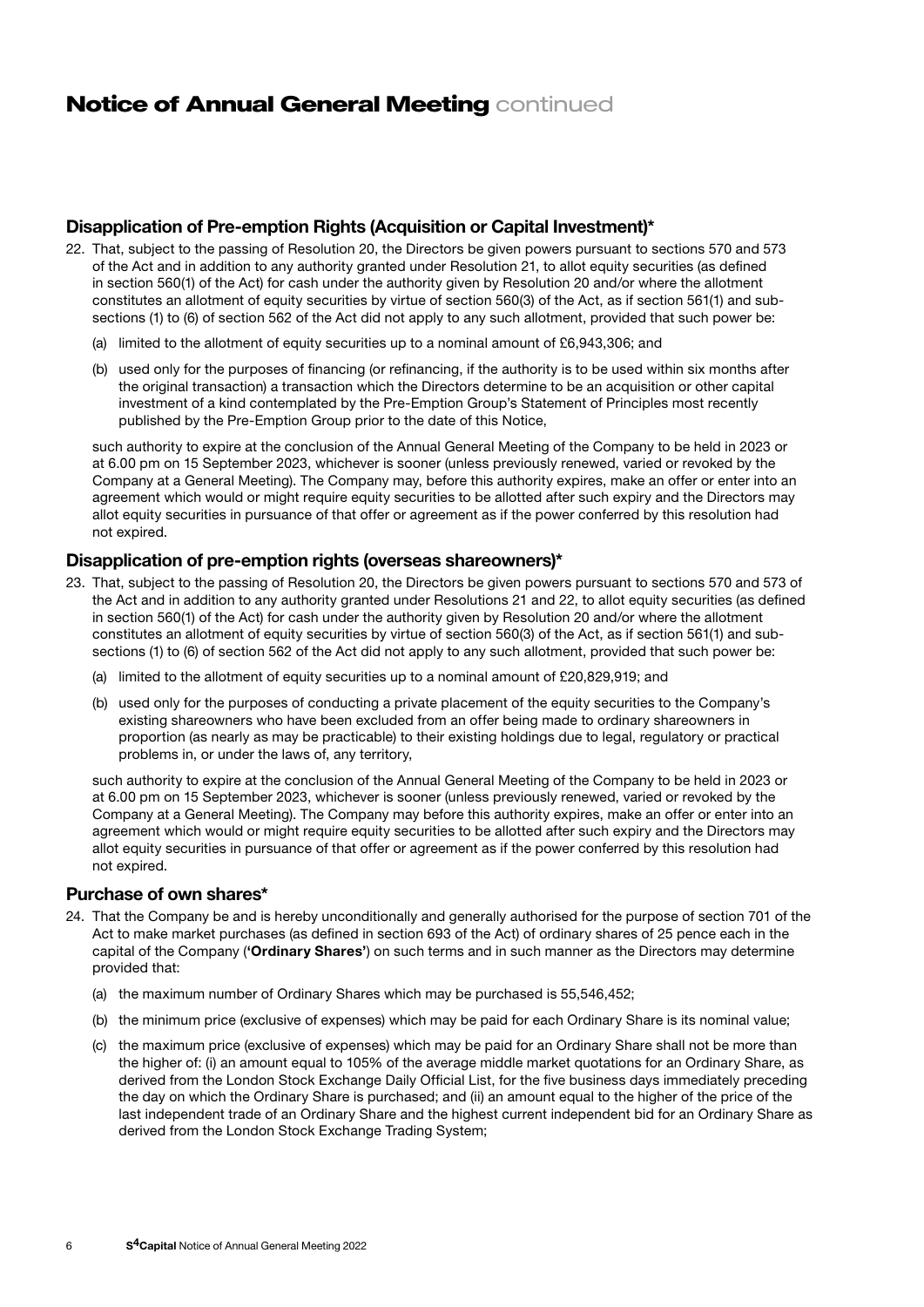- (d) this authority shall expire at the conclusion of the Annual General Meeting of the Company to be held in 2023 or at 6.00 pm on 15 September 2023, whichever is sooner; and
- (e) the Company may make a contract to purchase its own Ordinary Shares under the authority conferred by this resolution prior to the expiry of such authority, and such contract will or may be executed wholly or partly after the expiry of such authority, and the Company may make a purchase of its own Ordinary Shares in pursuance of any such contract.

### Notice period for General Meetings, other than an Annual General Meeting\*

25. That a General Meeting other than an Annual General Meeting may be called on not less than 14 clear days' notice.

### Bonus Issue

- 26. That, conditional on the approval of Resolution 27:
	- (a) in accordance with Article 181 of the Company's Articles of Association, the amount of £205,717,000 standing to the credit of the merger reserve of the Company be capitalised and applied in paying up in full at par such number of new C ordinary shares (the 'Capital Reduction Shares') as is equal to the number of ordinary shares of 25p each in the capital of the Company in issue as at 6.00 pm on the date immediately prior to the court hearing to approve the Capital Reduction proposed under Resolution 27, such Capital Reduction Shares having a nominal value equal to the sum that is obtained by dividing the number of Capital Reduction Shares to be issued as set out above into £205,717,000, as shall be required to effect such capitalisation, and the Directors be and they are hereby authorised for the purposes of section 551 of the Act to allot and issue all of the Capital Reduction Shares thereby created to such members of the Company upon terms that they are paid up in full by such capitalisation, and such authority shall for the purposes of section 551 of the Act expire at the conclusion of the next Annual General Meeting of the Company or at the close of business on 15 September 2023; and
	- (b) the Capital Reduction Shares created and issued pursuant to paragraph (a) above shall have the following rights and restrictions:
		- (i) the holders of Capital Reduction Shares shall have no right to receive any dividend or other distribution whether of capital or income;
		- (ii) the holders of Capital Reduction Shares shall have no right to receive notice of or to attend or vote at any general meeting of the Company;
		- (iii) the holders of Capital Reduction Shares shall on a return of capital on a liquidation, but not otherwise, be entitled to receive the nominal value of each Capital Reduction Share but only after the holder of each other class of share shall have received the amount paid up or credited as paid up on such a share and the holders of Capital Reduction Shares shall not be entitled to any further participation in the assets or profits of the Company;
		- (iv) a reduction by the Company of the capital paid up or credited as paid up on the Capital Reduction Shares and the cancellation of such shares will be treated as being in accordance with the rights attaching to the Capital Reduction Shares and will not involve a variation of such rights for any purpose. The Company will be authorised at any time without obtaining the consent of the holders of Capital Reduction Shares to reduce its capital (in accordance with the Act); and
		- (v) the Company shall have irrevocable authority at any time after the creation or issue of the Capital Reduction Shares to appoint any person to execute on behalf of the holders of such shares a transfer thereof and/or an agreement to transfer the same without making any payment to the holders thereof to such person or persons as the Company may determine and, in accordance with the provisions of the Act, to purchase or cancel such shares without making any payment to or obtaining the sanction of the holders thereof and pending such a transfer and/or purchase and/or cancellation to retain the certificates, if any, in respect thereof, provided also that the Company may in accordance with the provisions of the Act purchase all but not some only of the Capital Reduction Shares then in issue at a price not exceeding 1 pence for all the Capital Reduction Shares.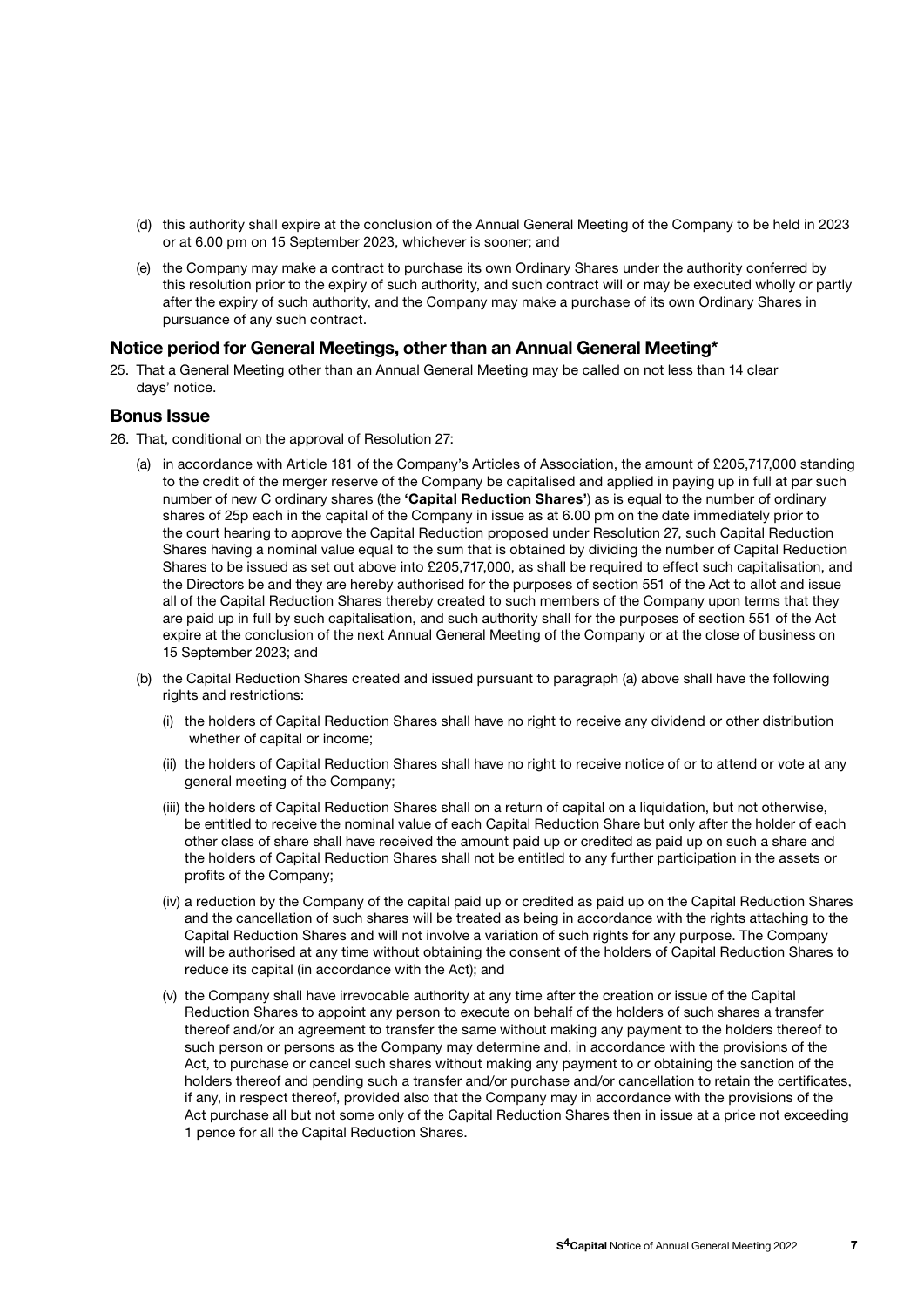## **Notice of Annual General Meeting continued**

## Capital Reduction\*

27. That subject to the passing of Resolution 26 and the approval of the Court:

- (a) the Capital Reduction Shares created and issued pursuant to Resolution 26 be cancelled; and
- (b) the amount standing to the credit of the Company's share premium account be cancelled.

### Amendment to Articles of Association\*

28. That, pursuant to section 21(1) of the Companies Act 2006, the Articles of Association of the Company be altered by deleting the present Article 126 and substituting the following new Article 126 therefor:

### Directors' fees

 The ordinary remuneration of the Directors (other than any Executive Directors appointed under these Articles) shall be such amount as the Directors shall from time to time determine provided that, unless otherwise approved by the Company in general meeting, the aggregate of the ordinary remuneration of such Directors shall not exceed £500,000 per year. The ordinary remuneration shall be divided among such Directors in such manner as the Directors may determine. A Director holding office for part only of a year shall be entitled to a proportionate part of a full year's remuneration.

## Amendments to Employee Share Ownership Plan

29. To approve Schedule 2 (Awards for United States participants) to the Company's Employee Share Ownership Plan (the 'ESOP') in order to comply with US state securities laws requirements (in particular the State of California).

\*Special resolution

By order of the Board

#### Theresa Dadun

Company Secretary

14 May 2022

Registered Office: 12 St James's Place, London SW1A 1NX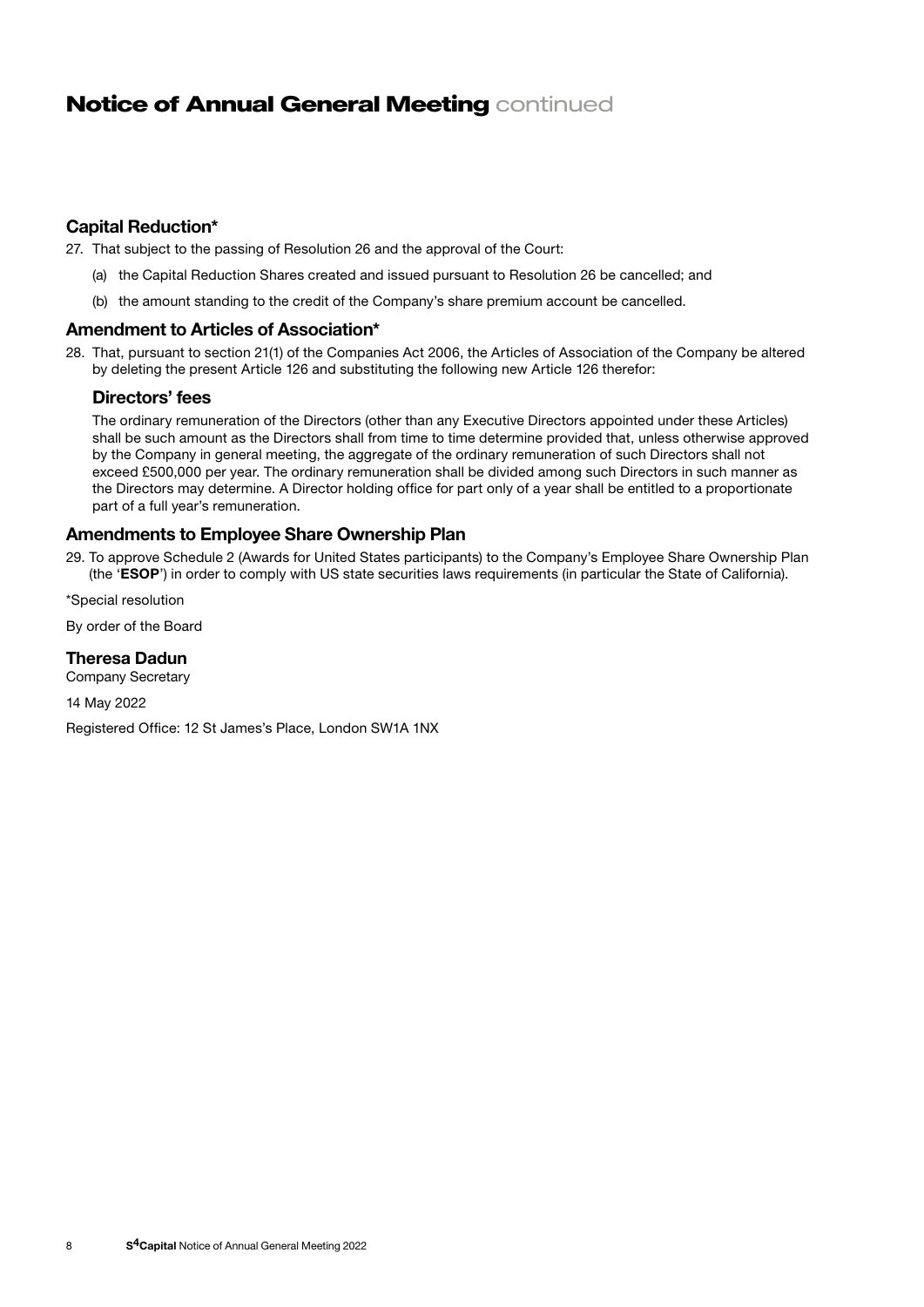## Explanation of Resolutions

Resolutions 1 – 20 (inclusive), Resolution 26 and Resolution 29 are proposed as ordinary resolutions. For each of these to be passed, more than half of the votes cast must be in favour of the relevant resolution. Resolutions 21 to 25 and Resolutions 27 and 28 are proposed as special resolutions. For each of these to be passed, at least three quarters of the votes cast must be in favour of the resolution.

An explanation of each of the resolutions is set out below:

#### Resolution 1 – Annual Report and Accounts

The Directors are required to present to the Annual General Meeting the audited accounts and the Directors' and Auditors' Reports for the financial year ended 31 December 2021.

### Resolution 2 – Directors' Remuneration Report

In accordance with section 439 of the Companies Act 2006 (the 'Act'), shareowners are requested to approve the Directors' Remuneration Report. The Directors' Remuneration Report is set out on pages 65 to 91 of the 2021 Annual Report. The vote is advisory and the Directors' entitlement to receive remuneration is not conditional on it.

### Resolution 3 – Directors' Remuneration Policy

Shareowners are requested to approve the Directors' Remuneration Policy as set out on pages 72 to 80 of the 2021 Annual Report. The Directors' Remuneration Policy must be approved by shareowners (by a separate resolution) at least once every three years. The current Remuneration Policy was approved by shareowners at the Annual General Meeting in 2019 and is due for renewal. The main changes proposed to be made to the Remuneration Policy are (i) confirmation within the Remuneration Policy that executive director pension provisions will be aligned with the wider workforce (in the case of incumbent directors, by no later than 31 December 2022); (ii) the inclusion of minimum shareholding requirements; and (iii) formalising the Nomination and Remuneration Committee's ability to override formulaic outcomes in incentive schemes. Further details of these changes, and other minor changes to the Remuneration Policy, are set out on page 71 of the 2021 Annual Report. If approved by shareowners, the proposed Remuneration Policy will take effect immediately upon conclusion of the Annual General Meeting.

#### Resolutions 4 to 17 – Election and Re-election of Directors

Resolutions 4 to 17 are to approve the election or re-election of the Board. In accordance with the UK Corporate Governance Code, with which the Company strives to comply with so far as is practicable, the Directors stand for election or re-election by shareowners at each Annual General Meeting. Pete Kim and Peter Rademaker are not standing for re-election and will step down from the Board at the conclusion of the Annual General Meeting.

The Directors believe that the Board offers an appropriate balance of knowledge and skills and that all of the Non-Executive Directors are independent in character and judgement. The Nomination and Remuneration Committee, which considers the balance of the Board and the mix of skills, knowledge and experience of its members, has considered and recommends to the Board the appointment of all of the Directors of the Company standing for election or re-election. The Senior Independent Director confirms that the Non-Executive Directors continue to demonstrate effective performance and commitment to the role and have sufficient time to meet their responsibilities.

Biographical details of each of the Directors standing for election or re-election are set out on the following pages.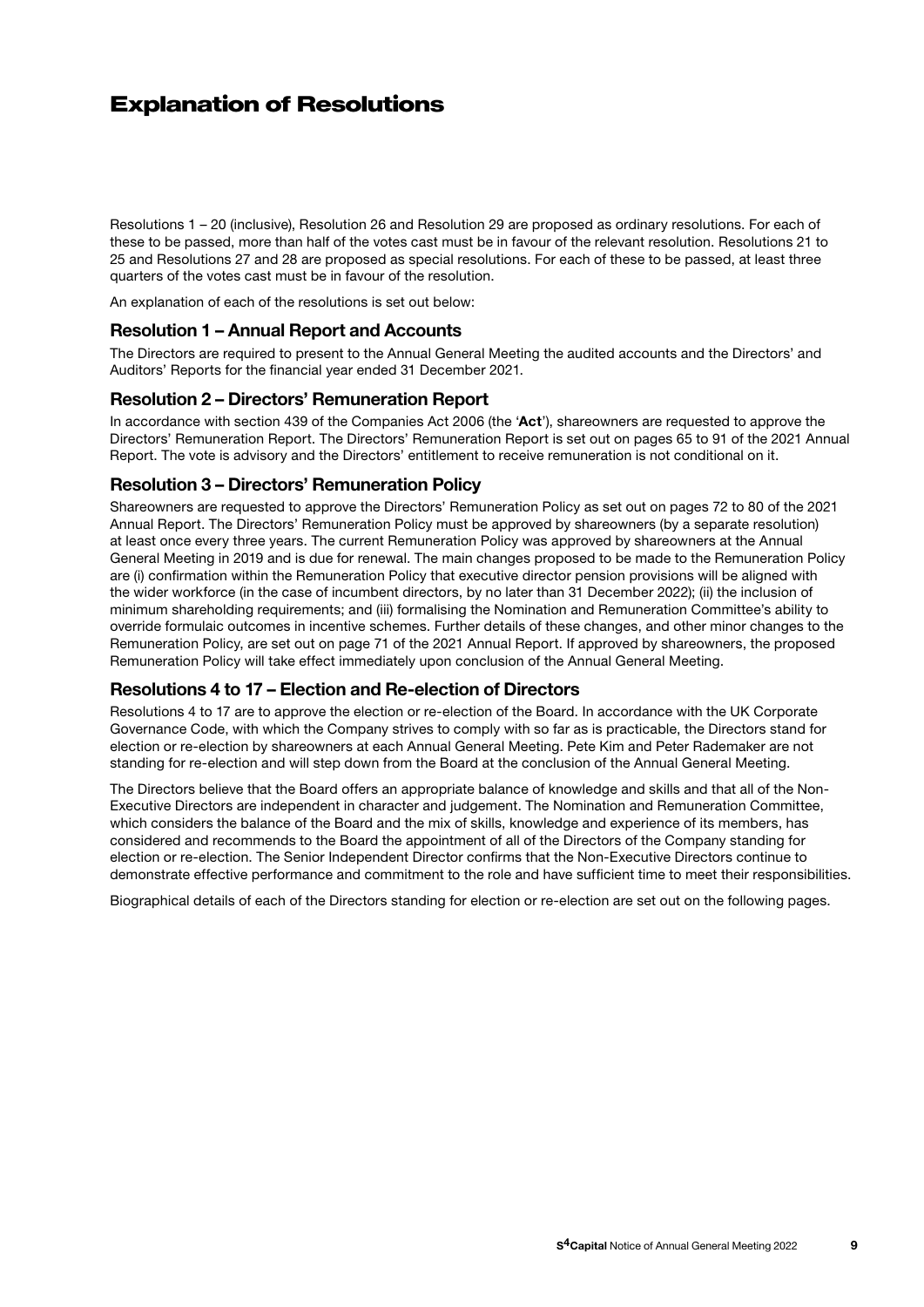## **Explanation of Resolutions continued**

## Sir Martin Sorrell

### Executive Chairman

Age: 77

#### Date of appointment to the Board: 28 September 2018

#### Nationality: British

Sir Martin was Founder and CEO of WPP for 33 years, building it from a £1 million 'shell' company in 1985 into the world's largest advertising and marketing services company. When Sir Martin left in April 2018, WPP had a market capitalisation of over £16 billion, revenues of over £15 billion, profits of approximately £2 billion and over 200,000 people in 113 countries. Prior to that, Sir Martin was Group Financial Director of Saatchi & Saatchi plc for nine years and worked for James Gulliver, Mark McCormack and Glendinning Associates before that.

Sir Martin supports a number of leading business schools and universities, including his alma maters, Harvard Business School and Cambridge University and a number of charities, including his family foundation.

## Wesley ter Haar

## Executive Director

Age: 43

#### Date of appointment to the Board: 4 December 2018

#### **Nationality: Dutch**

Wesley ter Haar is the founder of MediaMonks. Under his ongoing leadership for nearly 20 years, Wesley has sought to wage war on mediocre digital production, growing MediaMonks from a humble production house into an end-toend creative and production partner, through aggressive expansion and many combinations throughout the years.

Always looking to bring creative triumphs to justice, Wesley is the inaugural president of Cannes Lions' Digital Craft jury and today serves on the Cannes Titanium Jury, which celebrates game-changing creativity. In 2018, ter Haar earned a coveted spot on the AdAge's 2018 Creativity All-Stars list and was inducted into the ADCN Hall of Fame in 2018. He is a board member of SoDA (The Digital Society).

## Victor Knaap

## Executive Director

Age: 44

#### Date of appointment to the Board: 4 December 2018

#### Nationality: Dutch

One of the world's top 100 digital marketers, according to The Drum, Victor Knaap joined Media.Monks in 2003. He has helmed the company's expansion across continents and areas of expertise ever since.

In addition to his business acumen, Victor is a sought-after speaker, opinion leader, investor and philanthropist. Next to his leadership at Media.Monks, Victor is part of the charity 100WEEKS, NL2025's mentoring program, and occupies a seat on the advisory board member of IAB NL – the independent trade association for digital advertising and marketing innovation – and is a board member of the UN Global Compact Board in The Netherlands. He is also involved with Dutch Digital Design, the initiative promoting the visibility of the best Dutch digital work.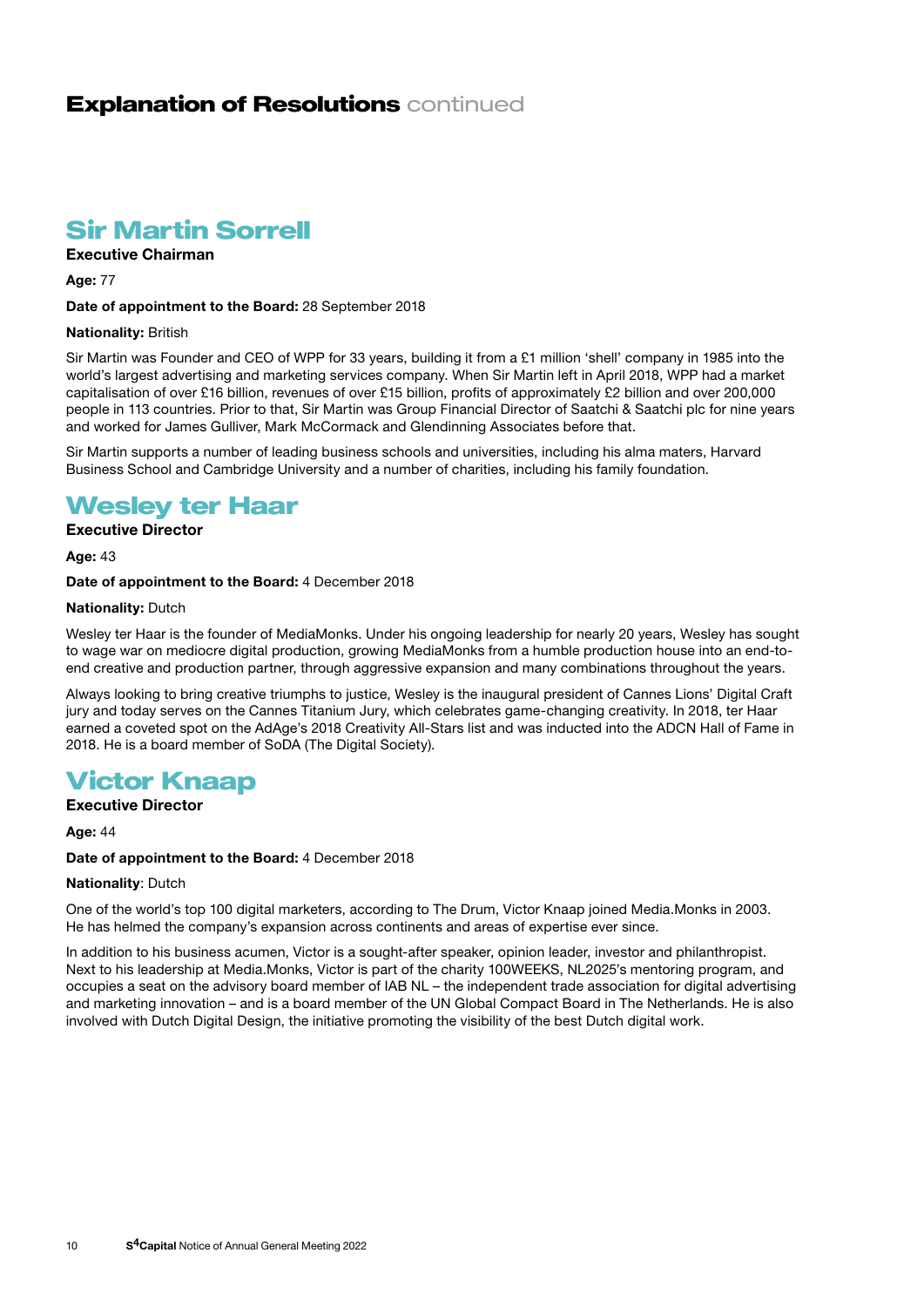## Christopher S. Martin

## Executive Director

Age: 44

#### Date of appointment to the Board: 24 December 2018

#### Nationality: American

Now spearheading the Data&Digital Media practice for S<sup>4</sup>Capital after co-founding MightyHive in 2012, Christopher has built a career leading successful operations and client services organisations in technical fields having earned his Bachelor of Science degree in Computer Engineering and MBA from The Wharton School.

Christopher held multiple leadership positions within Yahoo! including the Corporate Controllership, Advanced Ad Targeting Products and latterly Mergers & Acquisitions focusing on the integrations of Dapper, 5to1 and interclick.

## Mary Basterfield

### Executive Director and Group Chief Financial Officer

Age: 48

Date of appointment to the Board: 3 January 2022

#### Nationality: British

Mary joined S4Capital as Group Chief Financial Officer in January 2022. Prior to S4Capital, Mary was Group Finance Director at Just Eat PLC, where she led the finance team through the Class 1 combination with Takeaway.com. Her experience spans e-commerce, media, strategy and financial management of businesses undergoing rapid growth and change. Her previous roles include CFO at UKTV and CFO for Hotels.com at Expedia Group Inc.

#### Other current appointments:

• Non-Executive Director, Vice Chair, SID and Audit Chair for the Royal Free London NHS Foundation Trust

## **Scott Spirit**

### Executive Director and Chief Growth Officer

Age: 45

#### Date of appointment to the Board: 18 July 2019

### Nationality: British

Scott is focused on clients, mergers and acquisitions and investor relations, and is based out of the Group's newly opened Singapore office. Scott joined from Artificial Intelligence company, Eureka AI, where he continues to act as a board member and adviser.

Previously he worked at WPP plc for 15 years, latterly as Chief Strategy and Digital Officer. Scott was also a director of Nairobi-listed WPP-Scangroup PLC. Prior to his time at WPP he worked at Deloitte and Associated Newspapers.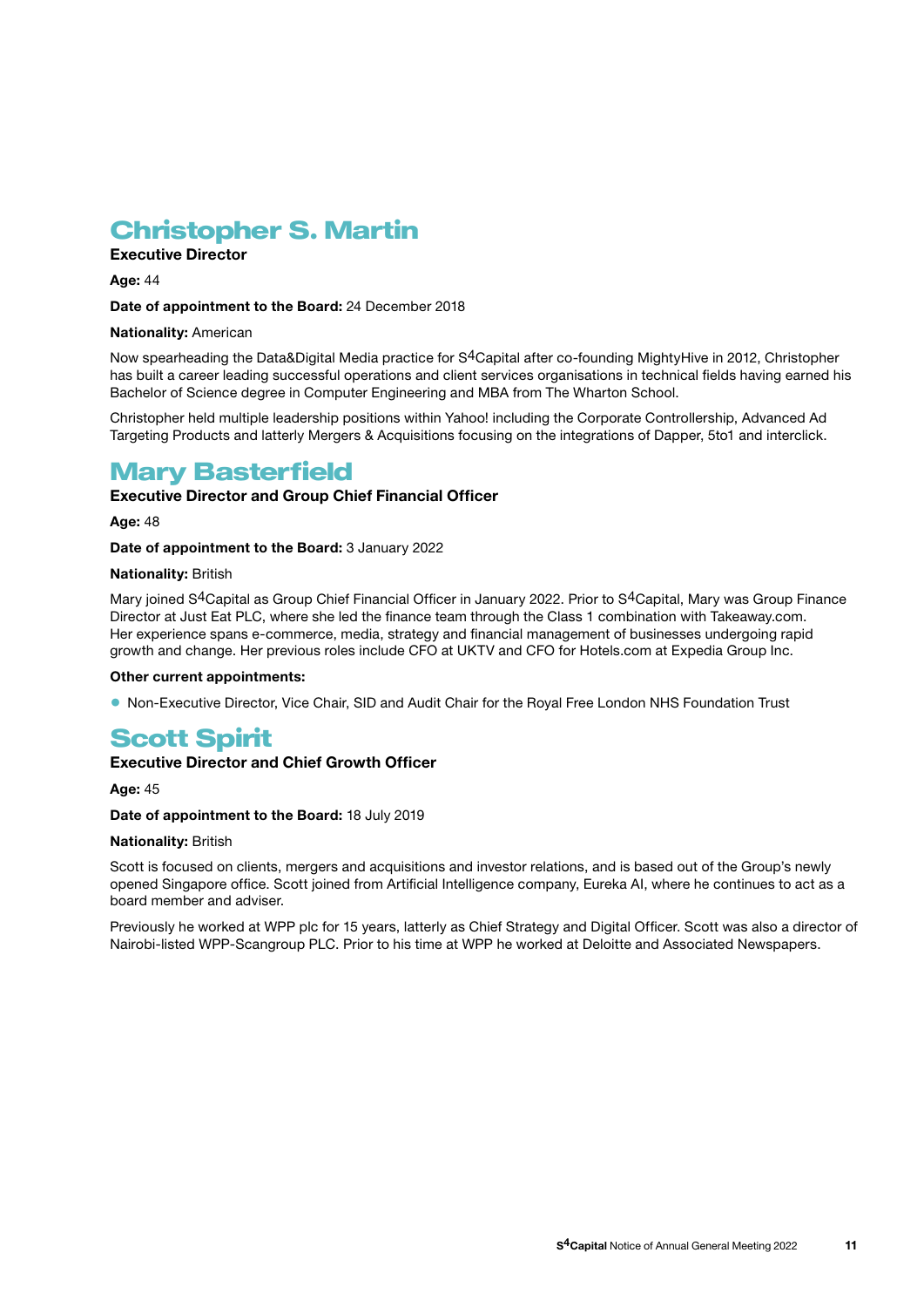## **Explanation of Resolutions continued**

## Elizabeth Buchanan

### Non-Executive Director

**Age: 47** 

#### Date of appointment to the Board: 12 July 2019

#### Nationality: Australian

Elizabeth is a proven tech and business leader with passion for transformation and a bias for action. Having spent more than 25 years of experience with major brands including Yahoo!, Uber and Omnicom, Elizabeth is currently the Chief Commercial Officer at ecommerce technology unicorn, Rokt.

Elizabeth was one of the founding team of Rokt in 2012. During a break from Rokt, Elizabeth held the role of President of Global Transformation within Omnicom. Elizabeth is a proven entrepreneur having founded (now named) whiteGREY in Australia in her twenties, which she built from a startup into the most revered digital full-service agency in the country. Elizabeth successfully exited the business when she sold it to STW Group (now WPP), and it continues to thrive today.

#### Other current appointments:

• Board member of NGO Vital Voices Global Voices

## Rupert Faure Walker

## Non-Executive Director

#### Senior Independent Director

### Chairman of the Audit and Risk Committee

#### Member of the Nomination and Remuneration Committee

Age: 74

#### Date of appointment to the Board: 28 September 2018

#### Nationality: British

Rupert qualified as a Chartered Accountant with Peat Marwick Mitchell in 1972. He joined Samuel Montagu in 1977 to pursue a career in corporate finance. Over a period of 34 years Rupert advised major corporate clients on mergers, acquisitions, IPOs and capital raisings, including advising WPP on its acquisitions of JWT, Ogilvy & Mather and Cordiant, together with related funding. He was appointed a director of Samuel Montagu in 1982 and was Head of Corporate Finance between 1993 and 1998.

He was a Managing Director of HSBC Investment Banking until his retirement in 2011.

## Margaret Ma Connolly

## Non-Executive Director

Age: 49

#### Date of appointment to the Board: 10 December 2019

#### Nationality: American and Chinese

Margaret is President & CEO of Asia, Informa Markets, overseeing its businesses in mainland China, Japan, India, Korea, Hong Kong and ASEAN, a portfolio of more than 250 brands, which include industry-leading exhibitions and digital services across 13 countries. Margaret joined UBM in 2008, before its combination with Informa in 2018.

In the last 12 years, she has spearheaded multiple milestones in key market sectors and successfully grown the business through organic development and strategic partnerships. Prior to this, she held senior positions at TNT and Global Sources, and is the co-founder of the leading online expat community ShanghaiExpat.com. Margaret is a member of Common Purpose Dao Xiang advisory board and received an MBA degree from Oxford Brookes Business School.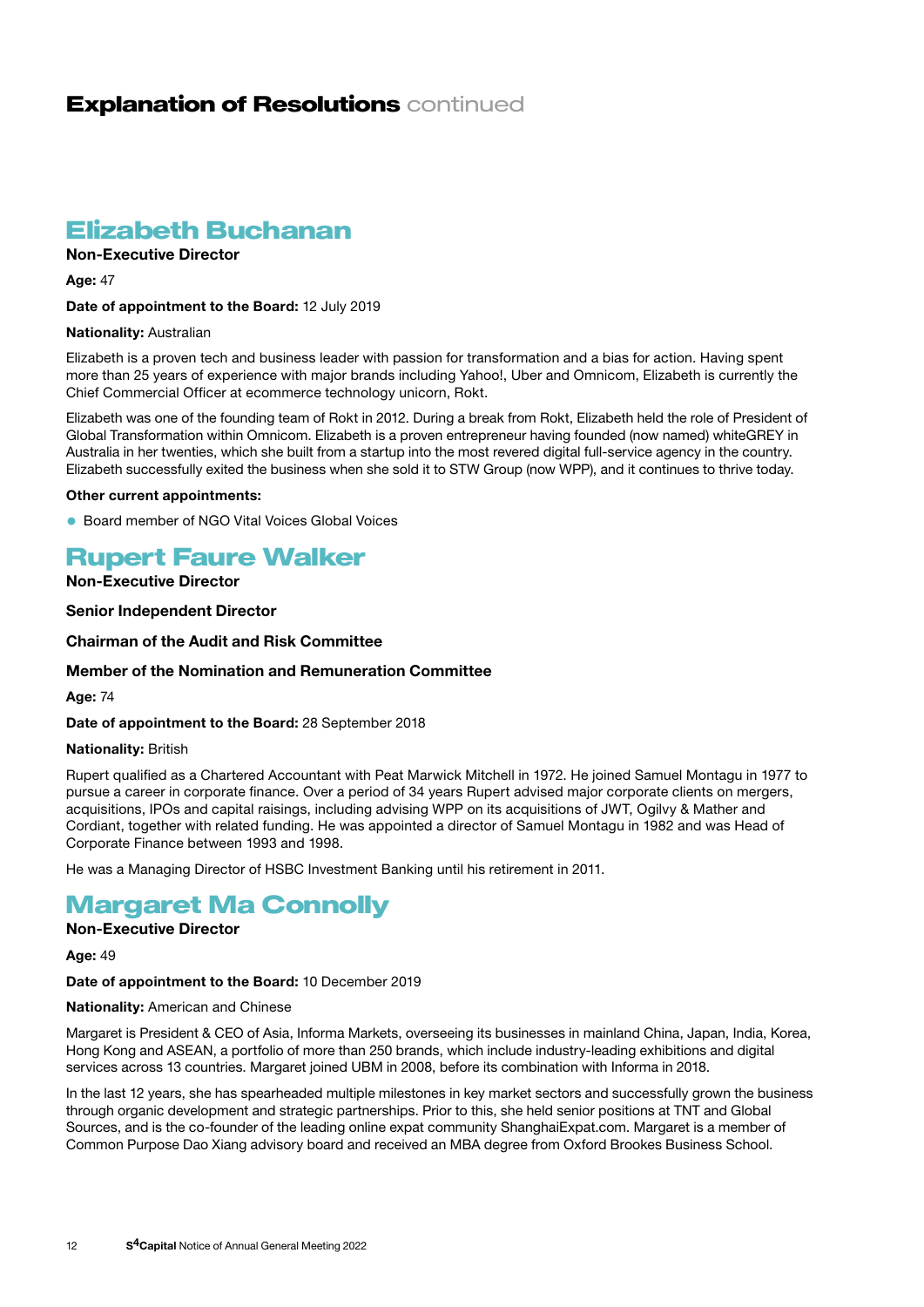## Naoko Okumoto

## Non-Executive Director

Age: 55

#### Date of appointment to the Board: 10 December 2019

#### Nationality: Japanese

Naoko is the Managing Partner and Founder of Niremia Collective, a wellbeing technology fund and leads the investment strategy along with the global community building. She is also the CEO of Amber Bridge Partners, an advisory firm specializing in cross-border business development, investment and operations.

Prior to founding Niremia Collective, she drove US investment and collective impact community building for Mistletoe, a social impact fund founded by Mr. Taizo Son, and was an Executive Advisor at Z Corporation, a blockchain focused fund created by Softbank/Yahoo Japan. She was also a founding partner at World Innovation Lab (WiL), a Silicon Valley/Tokyo based venture capital. She was the Vice President of Strategic Partnership Management at Yahoo Inc. where she managed Yahoo's joint ventures and grew annual revenues from \$16m to \$520m.

#### Other current appointments:

- Board member at CoinDesk Japan and EdCast
- Board advisor at Transformative Technology (NPO)

## Daniel Pinto

#### Non-Executive Director

#### Age: 55

#### Date of appointment to the Board: 24 December 2018

#### Nationality: French and British

Daniel Pinto is the Founder, Chairman and CEO of Stanhope Capital, the global investment management and advisory group overseeing approximately US\$30 billion of client assets. He has considerable experience in asset management and merchant banking having advised prominent families, entrepreneurs, corporations and governments for over 25 years.

Formerly Senior Banker at UBS Warburg in London and Paris concentrating on mergers and acquisitions, he was a member of the firm's Executive Committee in France. He was also Chief Executive of a private equity fund backed by CVC Capital Partners. Daniel founded the New City Initiative, a think tank comprised of the leading independent UK and European investment management firms. He is the author of *Capital Wars* (Bloomsbury 2014), a book which won the prestigious Prix Turgot (Prix du Jury) and the HEC/Manpower Foundation prize.

#### Other current appointments:

- Director of Soparexo (Holding of Chateau Margaux)
- Director of the Independent Investment Management Initiative (IIMI)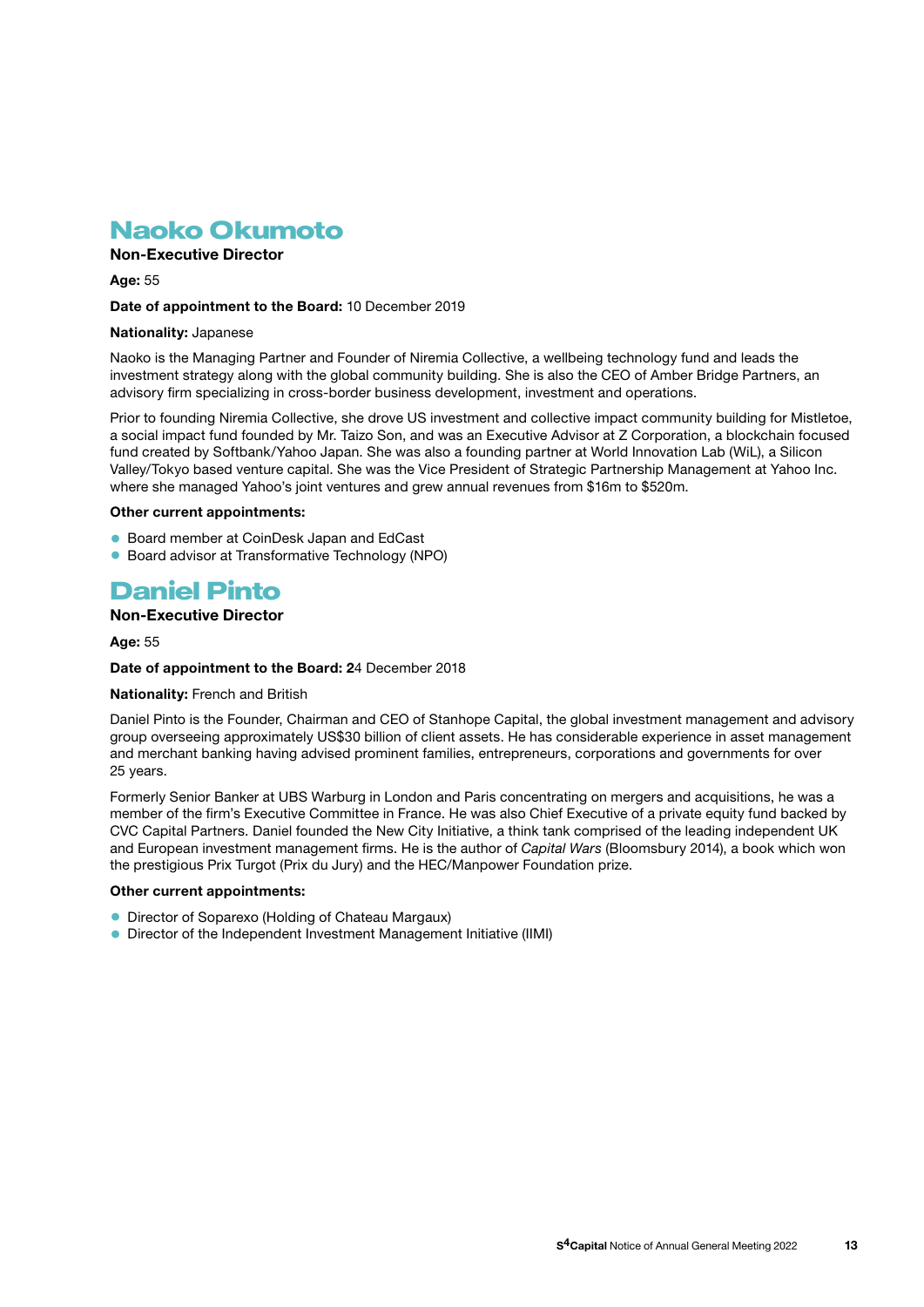## **Explanation of Resolutions continued**

## Sue Prevezer QC

Non-Executive Director

Member of the Audit and Risk Committee

### Member of the Nomination and Remuneration Committee

Age: 63

Date of appointment to the Board: 14 November 2018

#### Nationality: British

Sue is a qualified solicitor and barrister at Brick Court Chambers, where she practices as an arbitrator and mediator. She has over 30 years of experience of arguing and managing large complex commercial cases at every level of the UK judicial system and in arbitration.

From 2008-2020, Sue was Co-Managing Partner of law firm Quinn Emanuel Urquhart & Sullivan (UK) LLP where her clients included major corporates, funds, investors, trustees, office holders and high net worth individuals, for whom she managed complex, high value, domestic and international litigation. Sue has particular expertise in company, insolvency related, securitisation and restructuring litigation.

#### Other current appointments:

- Chair of the Trustees of The Freud Museum
- Director at the Hampstead Theatre

## Paul Roy

### Non-Executive Director

#### Chairman of the Nomination and Remuneration Committee

#### Member of the Audit and Risk Committee

Age: 75

#### Date of appointment to the Board: 28 September 2018

#### Nationality: British

Paul has over 40 years' experience in the banking, brokerage and asset management industries. In 2003, he cofounded NewSmith Capital Partners LLP, an independent investment management company, which was acquired by Man Group in 2015.

Prior to that, he was Co-President of Global Markets and Investment Banking at Merrill Lynch & Co and had responsibility for worldwide Investment Banking, Debt and Equity Markets. He was previously CEO of Smith New Court Plc, a leading market making and brokerage firm on the London Stock Exchange. Between 2007 and 2013, Paul served as Chairman of the British Horseracing Authority, responsible for governance and regulation of the sport.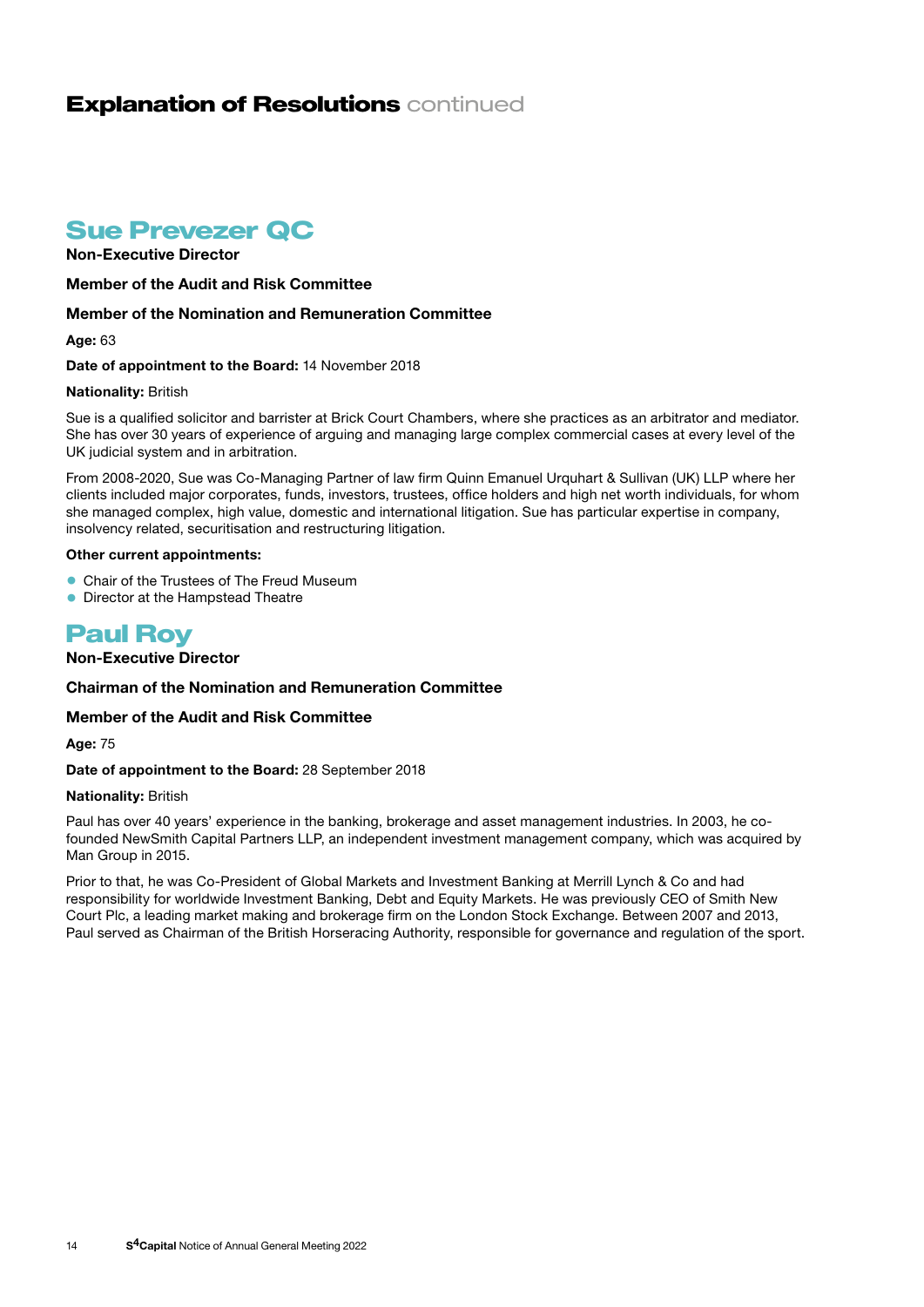

## Non-Executive Director

Age: 67

Date of appointment to the Board: 1 July 2020

#### Nationality: British

Miles joined what was then the 'advertising' business from Oxford in 1973, eventually moving to Ogilvy & Mather. After a period in the Asia-Pacific region, based in Hong Kong, and working especially in China, he moved to New York in 2008 as Chief Executive, then Chairman of Ogilvy & Mather Worldwide. From then until 2016 he led a period of strong client growth and creative success.

In 2016, he returned to his Alma Mater of New College in Oxford, where he is Warden. He is President of the Oxford Literary Festival and Chair of the Oxford Bach Soloists, amongst other voluntary activities.

## Resolutions 18 and 19 – Auditors

Resolution 18 proposes the re-appointment of PricewaterhouseCoopers LLP as Auditors of the Company until the conclusion of the Company's Annual General Meeting in 2023. The Company is required to appoint Auditors at every General Meeting of the Company at which accounts are presented to shareowners. The current appointment of PricewaterhouseCoopers LLP as the Company's Auditors will end at the conclusion of the Annual General Meeting and it has advised of its willingness to stand for re-appointment.

It is normal practice for a company's directors to be authorised to agree how much the Auditors should be paid and Resolution 19 grants this authority to the Directors.

### Resolution 20 – Directors' General Authority to Allot Shares

Resolution 20 is proposed to renew the Directors' power to allot shares. Resolution 20(a) seeks to grant the Directors authority to allot, pursuant to section 551 of the Act, shares and grant rights to subscribe for or to convert any security into shares in the Company up to a maximum nominal amount of £46,288,710. This amount represents one third of the Company's issued Ordinary Share capital as at 13 May 2022 (being the latest practicable date prior to the publication of this Notice).

In accordance with The Investment Association's Share Capital Management Guidelines, Resolution 20(b) seeks to grant the Directors authority to allot Ordinary Shares in connection with a rights issue in favour of ordinary shareowners up to an aggregate nominal value of £46,288,710 (representing 185,361,822 Ordinary Shares). This amount represents one third of the Company's issued Ordinary Share capital as at 13 May 2022 (being the latest practicable date prior to the publication of this Notice).

The authorities sought under paragraphs (a) and (b) of this resolution will expire at the conclusion of the Annual General Meeting of the Company to be held in 2023, or at 6.00 pm on 15 September 2023, whichever is sooner. The Directors have no present intention of exercising either of the authorities under this resolution, but the Board wishes to ensure that the Company has maximum flexibility in managing the financial resources of the Company.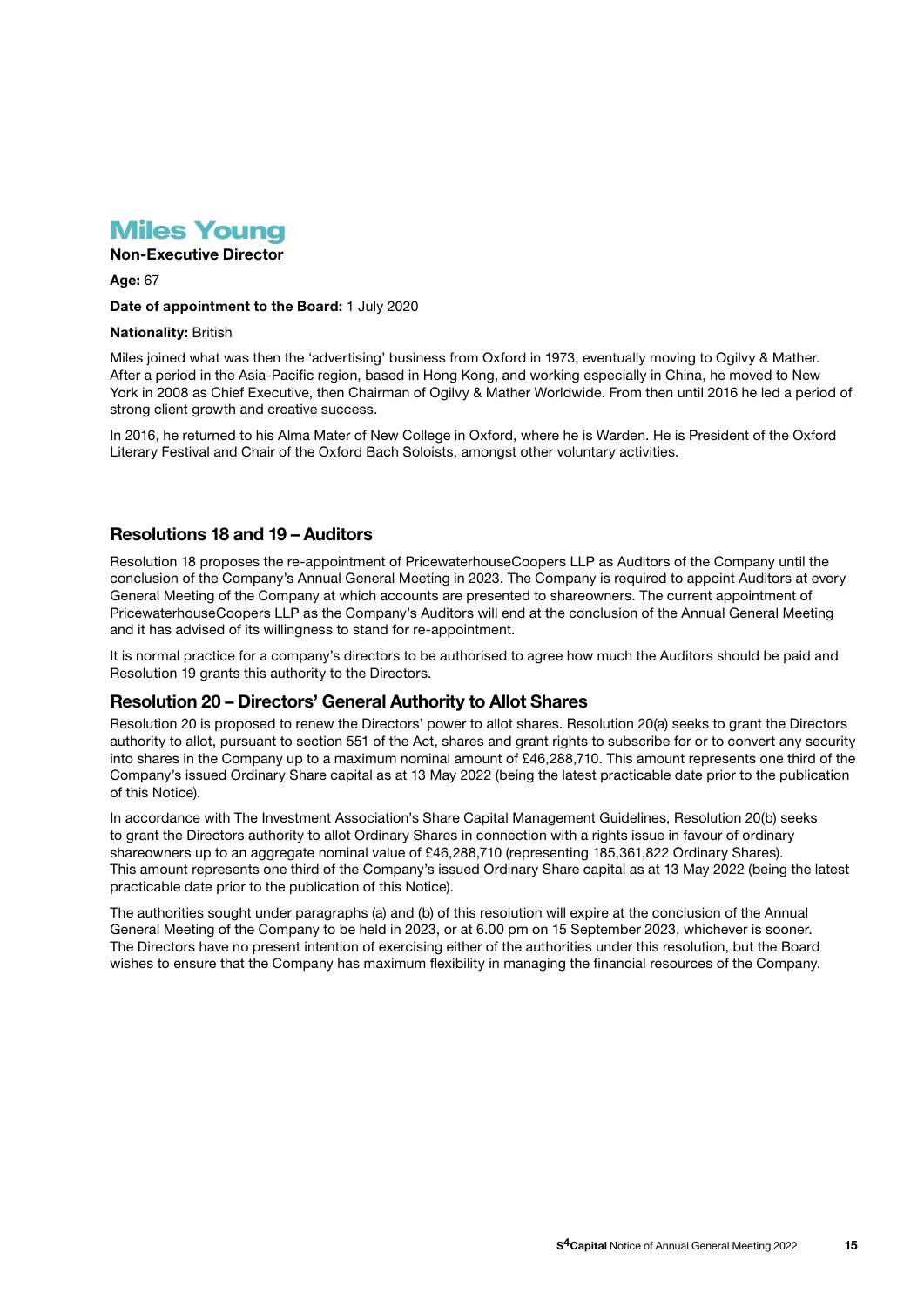## **Explanation of Resolutions continued**

## Resolutions 21, 22 and 23 – Disapplication of Pre-emption Rights

Resolutions 21, 22 and 23 are to approve the disapplication of pre-emption rights. The passing of these resolutions would allow the Directors to allot shares for cash and/or sell treasury shares without first having to offer such shares to existing shareowners in proportion to their existing holdings.

The authority under Resolution 21 would be limited to:

- (a) allotments or sales in connection with pre-emptive offers and offers to holders of other equity securities if required by the rights of those shares or as the Board considers necessary; and
- (b) allotments or sales (otherwise than pursuant to (a) above) up to an aggregate nominal amount of £6,943,306, which represents approximately 5% of the Company's issued Ordinary Share capital as at 13 May 2022 (being the latest practicable date prior to the publication of this Notice).

Resolution 22 would give the Directors authority to allot a further 5% of the issued Ordinary Share capital of the Company as at 13 May 2022 (being the latest practicable date prior to the publication of this Notice) for the purposes of financing a transaction which the Directors determine to be an acquisition or other capital investment contemplated by the Pre-Emption Group's Statement of Principles most recently published by the Pre-Emption Group prior to the date of this Notice (the 'Statement of Principles').

The disapplication authorities under Resolutions 21 and 22 are in line with guidance set out in the Statement of Principles. The Statement of Principles allow a board to allot shares for cash otherwise than in connection with a preemptive offer (i) up to 5% of a company's issued share capital for use on an unrestricted basis and (ii) up to a further 5% of a company's issued share capital for use in connection with an acquisition or specified capital investment announced either contemporaneously with the issue, or which has taken place in the preceding six month period and is disclosed in the announcement of the issue.

In accordance with the Statement of Principles, the Directors confirm that they do not intend to issue shares for cash representing more than 7.5% of the Company's issued Ordinary Share capital in any rolling three-year period (save in accordance with Resolution 22 or 23) without prior consultation with shareowners.

Resolution 23 would give the Directors authority to allot up to 15% of the issued Ordinary Share capital of the Company as at 13 May 2022 (being the latest practicable date prior to the publication of this Notice) to ordinary shareowners whose jurisdiction of residence may make them ineligible to participate in a general pre-emptive offer to shareowners.

The Directors have undertaken to use this authority only in order to make private placement offerings of the Company's Ordinary Shares to existing ordinary shareowners who have been excluded from a general pre-emptive offer of Ordinary Shares because of their jurisdiction of residence.

The Company has a broad global shareowner base and, as such, the Directors consider that the authority being sought under Resolution 23 will enable the Company to treat shareowners equitably in future issues of Ordinary Shares that are intended to take place on an entirely or partly pre-emptive basis.

The authorities contained in Resolutions 21, 22 and 23 will expire at the conclusion of the Annual General Meeting of the Company to be held in 2023 or at 6.00 pm on 15 September 2023, whichever is sooner.

#### Resolution 24 – Purchase of own shares

Resolution 24 is to approve the purchase by the Company of its own Ordinary Shares in the market. The authority limits the number of shares that could be purchased to a maximum of 55,546,452 Ordinary Shares (equivalent to 10% of the Company's issued Ordinary Share capital as at 13 May 2022 (being the latest practicable date prior to the publication of this Notice)) and sets a minimum and maximum price. The authority will expire at the conclusion of the Annual General Meeting of the Company to be held in 2023 or at 6.00 pm on 15 September 2023, whichever is sooner.

The Directors have no present intention of exercising the authority to purchase the Company's Ordinary Shares but will keep the matter under review, taking into account the financial resources of the Company, the Company's share price and future funding opportunities. The Directors will exercise this authority only when to do so would be in the best interests of the Company and of its shareowners generally, and could be expected to result in an increase in earnings per share of the Company. Any purchases of Ordinary Shares would be by means of market purchase through the London Stock Exchange.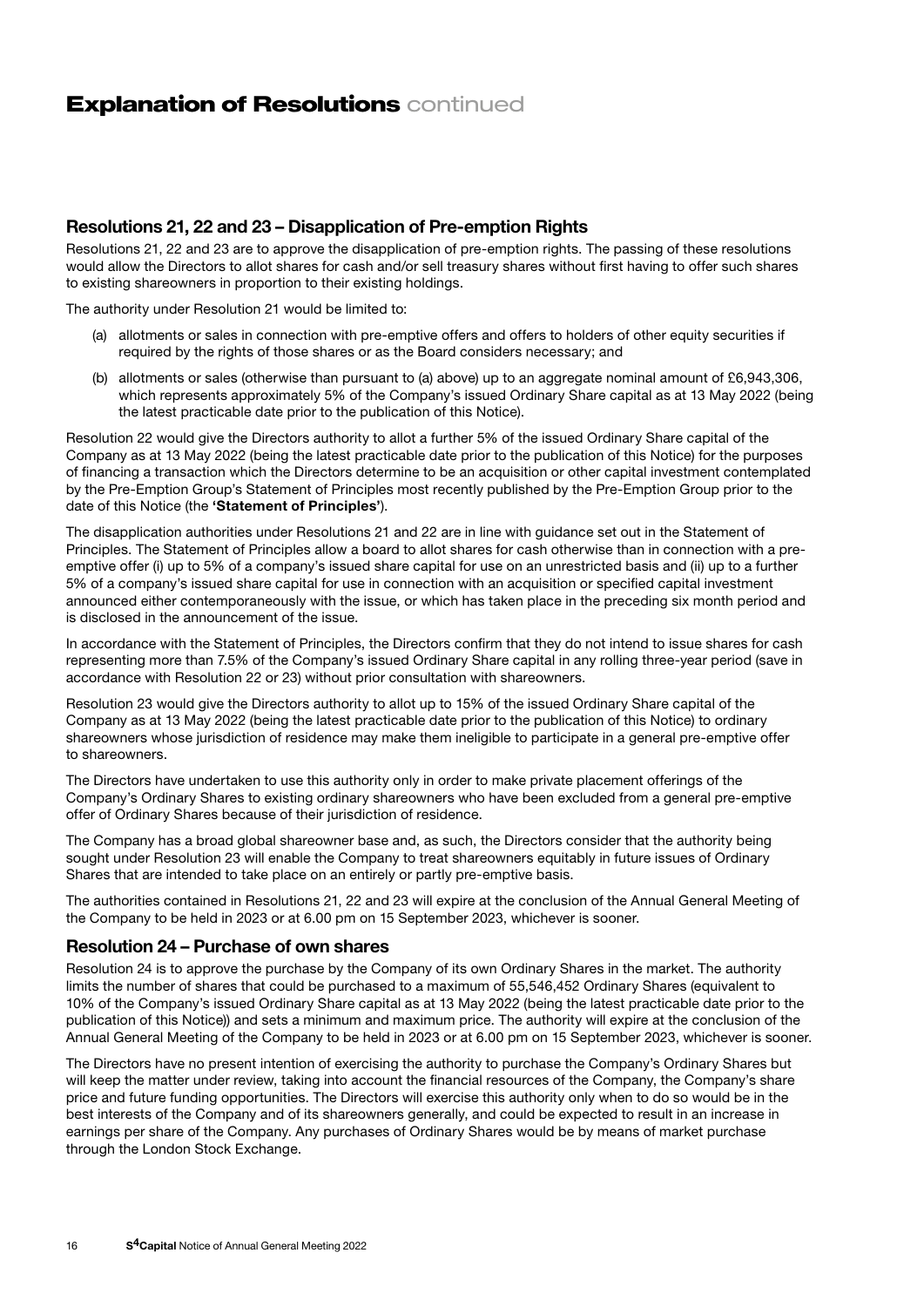Any shares the Company buys under this authority may either be cancelled or held in treasury. Treasury shares can be re-sold for cash, cancelled or used for the purposes of employee share schemes. No dividends are paid on shares whilst held in treasury and no voting rights attach to treasury shares. The Directors believe that it is desirable for the Company to have this choice as holding the purchased shares as treasury shares would give the Company the ability to re-sell or transfer them in the future and so provide the Company with additional flexibility in the management of its capital base.

## Resolution 25 – Notice period for General Meetings, other than an Annual General Meeting

Resolution 25 is to approve the calling of General Meetings of the Company (other than an Annual General Meeting) on 14 clear days' notice. The notice period required by the Act for General Meetings of the Company is 21 clear days unless (i) shareowners agree to a shorter notice period and (ii) the Company has met the requirements for electronic voting under the Companies (Shareholders' Rights) Regulations 2009. Annual General Meetings must always be held on at least 21 clear days' notice.

The Directors confirm that the shorter notice period would not be used as a matter of routine, but only where flexibility is merited by the business of the meeting, the proposals are time-sensitive and it is thought to be to the advantage of shareowners as a whole. The approval will be effective until the Company's next Annual General Meeting, when it is intended that a similar resolution will be proposed.

### Resolutions 26 and 27 – Bonus Issue and Reduction of Capital

The Company is proposing to re-organise its balance sheet reserves so as to convert certain non-distributable reserves to distributable reserves. Approval of this re-organisation is sought by Resolutions 26 and 27.

The rationale for the Capital Reduction is to provide the Company with sufficient distributable reserves to pay ordinary course dividends. The Directors intend, following the Capital Reduction, to declare an interim dividend. The Directors believe that the Capital Reduction is in the best interests of the Company.

Approval of Resolutions 26 and 27 will not result in any change to the nominal value of the Company's existing ordinary shares or issued share capital, will have no impact on the Company's cash position or on its net assets and will not itself involve any distribution or repayment of capital or share premium by the Company.

In order to utilise the merger reserve to create additional realised profits, it is necessary to capitalise it and thereafter cancel the Capital Reduction Shares (as defined below) since the High Court of Justice of England and Wales (the 'Court') only has the power to reduce share capital and other statutory reserves. To carry-out the re-organisation of its balance sheet reserves, it is proposed to capitalise the sum of £205,717,000 standing to the credit of the Company's merger reserve by way of the issue of C ordinary shares in the capital of the Company (the 'Capital Reduction Shares') (the 'Bonus Issue'). Resolution 26 seeks approval to carry out the Bonus Issue. The amount of the Company's merger reserve being capitalised shall be applied in paying up in full the Capital Reduction Shares and allotting and issuing such Capital Reduction Shares to shareowners on the basis of one Capital Reduction Share for each ordinary share held by each shareowner on the register of members of the Company at 6.00 pm on the date immediately prior to the court hearing (the 'Court Hearing') to approve the subsequent reduction of capital proposed by Resolution 27.

The Capital Reduction Shares will not be admitted to the standard listing segment of the Official List or to trading on any regulated market. No share certificates will be issued in respect of the Capital Reduction Shares. The Capital Reduction Shares will have extremely limited rights. In particular, the Capital Reduction Shares will carry no rights to vote, no rights to participate in the profits of the Company and no rights to participate in the Company's assets save on a winding-up. The Capital Reduction Shares will be transferable, but it is not expected that any market in them will develop and it is anticipated that the Court will confirm their cancellation at the Court Hearing on the day immediately after the date on which they have been issued.

Subject to the passing of Resolution 26, Resolution 27 is seeking shareowner approval to cancel (i) the Capital Reduction Shares (the 'Bonus Issue Capital Reduction'); and (ii) the entire amount standing to the credit of the Company's share premium account, which as at 13 May 2022 is £446,910,000 (the 'Share Premium Capital Reduction') (together, the 'Capital Reductions').

The amount proposed to be cancelled pursuant to the Share Premium Capital Reduction has arisen as a result of certain mergers undertaken by the Company since 2019.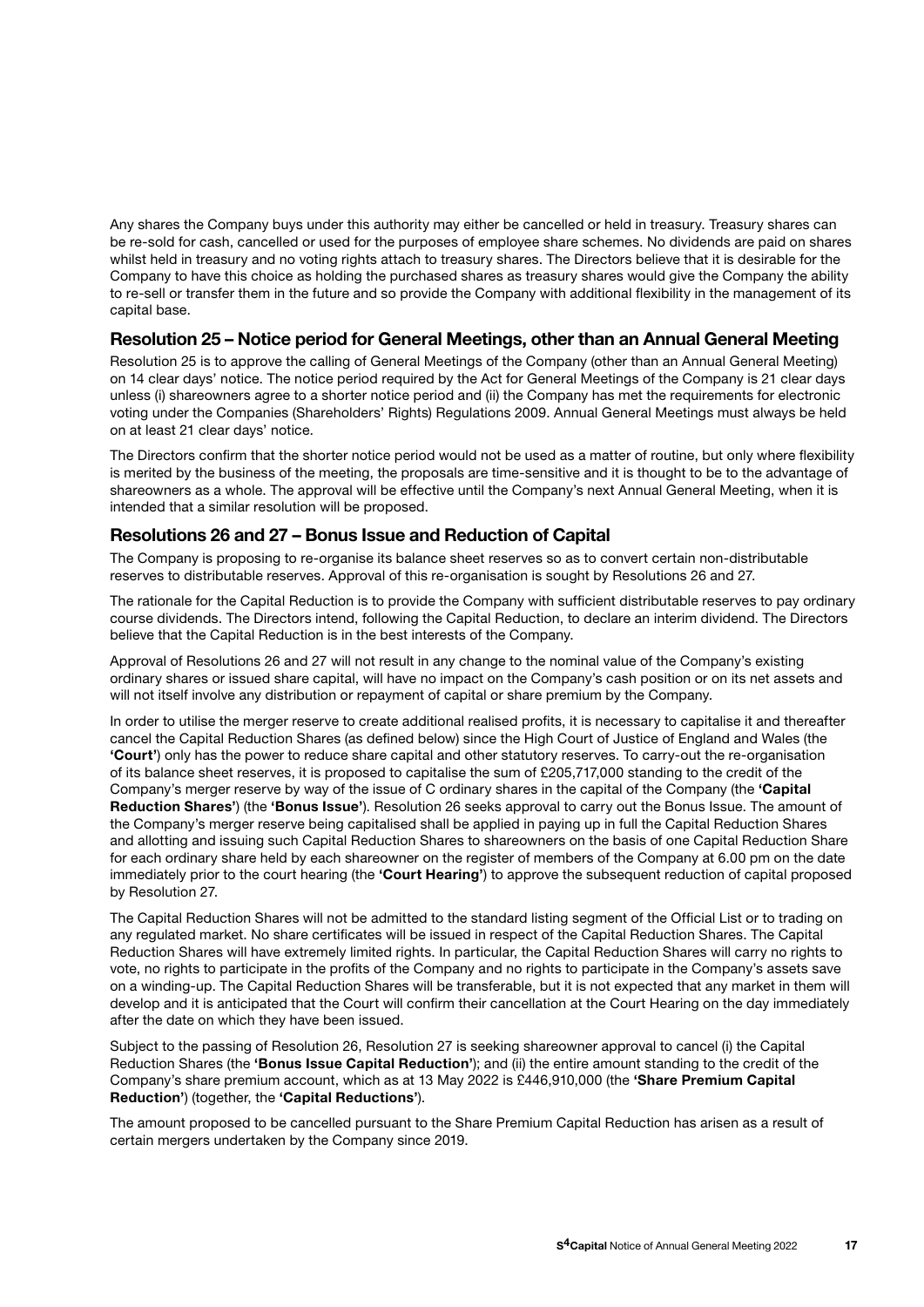## **Explanation of Resolutions continued**

Under the Act, the amount credited to company's share premium account constitutes a non-distributable reserve. The Act permits the Company to cancel its share premium account, in whole or in part, provided that the Company's shareowners resolve to do so by special resolution and the cancellation is subsequently confirmed by the Court.

On the hearing of the Company's application, the Court will be concerned to ensure that the Company's creditors are not prejudiced by the proposed Capital Reductions. The Directors intend to take such steps to satisfy the Court in this regard as they consider appropriate.

Subject to any direction given by the Court in confirming the proposed Capital Reductions and subject to the terms of any undertaking given by the Company in relation to the reserve which arises, the effect of the resolution, if approved by shareowners, will be to increase the Company's distributable reserves by the amount being cancelled from the share premium account and the nominal value of the Capital Reduction Shares, being £652,627,000 (as at 13 May 2022).

The Directors reserve the right to elect not to proceed with the Capital Reductions if the Directors believe that the terms required to obtain confirmation by the Court are unsatisfactory to the Company or if, as a result of an unforeseen event, the Board considers that to continue with the Capital Reductions would be inappropriate or inadvisable or no longer in the best interests of the Company and its shareowners as a whole.

Subject to the approval of shareowners and the Court, the Bonus Issue and Capital Reductions are expected to be carried out before the end of September 2022.

### Resolution 28 – Amendment to Articles of Association

Resolution 28 proposes that the Company's articles of association be amended to increase the cap on the Non-Executive Directors' fees from £350,000 to £500,000. No other amendments to the articles of association are proposed.

### Resolution 29 – Amendments to the Company's Employee Share Ownership Plan

Securities laws in the State of California require that the schedule to the ESOP relating to awards made to participants in the United States of America must be approved by shareowners if the number of employees granted options or awards under the ESOP in the United States of America exceeds certain thresholds. The ESOP is an existing employee share incentive plan operated by the Company since 2021. Further details in relation to the ESOP are set out in the Directors' Remuneration Policy on page 73 of the 2021 Annual Report.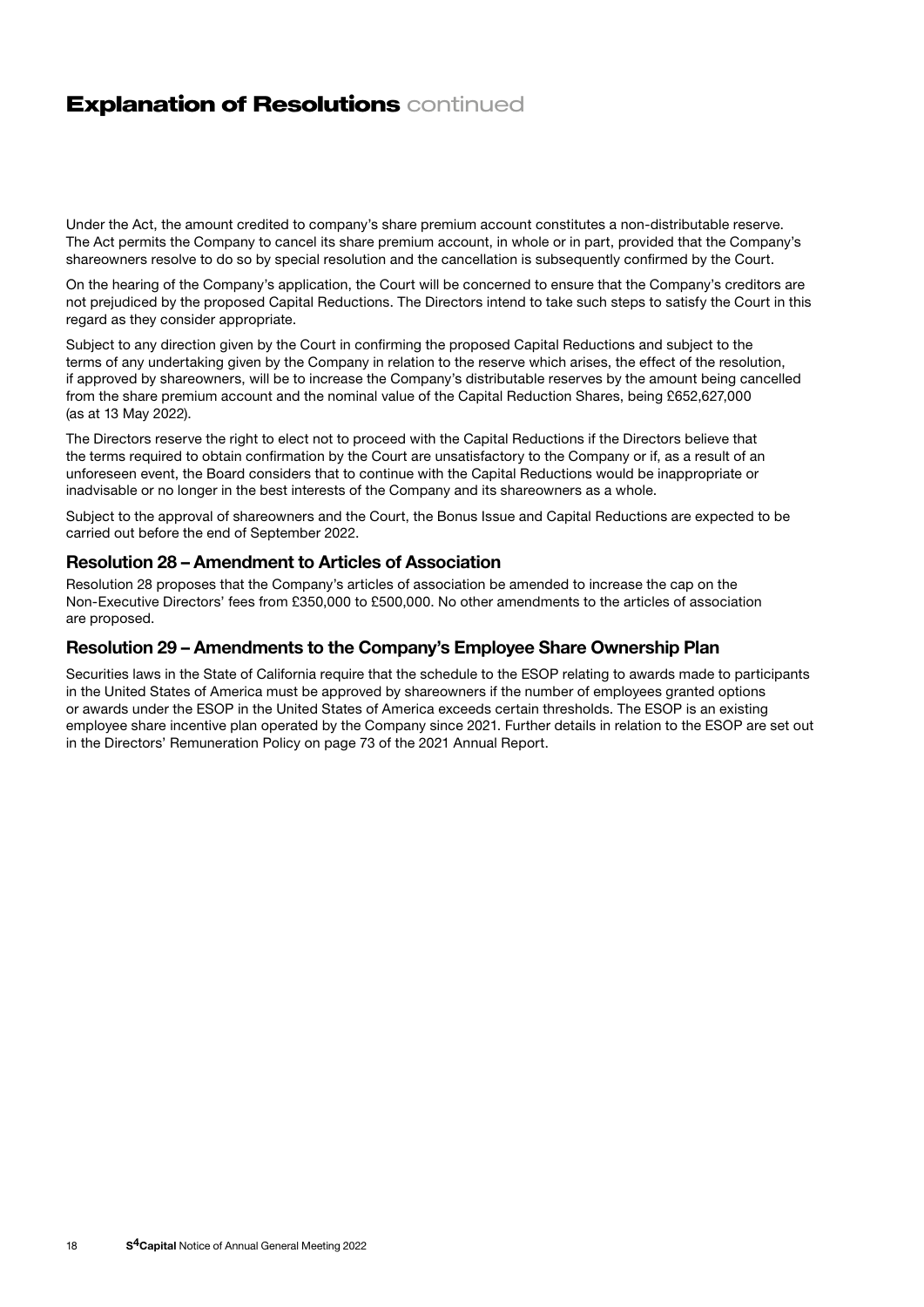## Notes to the Notice of Annual General Meeting

#### Entitlement to attend and vote

1. Pursuant to Regulation 41 of the Uncertificated Securities Regulations 2001 (as amended) and section 360B(2) of the Act, only those shareowners registered in the register of members of the Company at 1.00 pm on 14 June 2022 (or, in the event of any adjournment, at 6.00 pm on the day which is two days prior to the adjourned meeting) shall be entitled to attend and vote at the Annual General Meeting (the 'AGM'). Changes to the register of members after the relevant deadline shall be disregarded in determining the rights of any person to attend and vote at the AGM.

#### Appointment of proxies

- 2. If you are a member who is entitled to attend and vote at the AGM, you are entitled to appoint a proxy to exercise all or any of your rights to attend, speak and vote on your behalf at the AGM. A form of proxy, which may be used to make such appointment and to give proxy instructions, accompanies this Notice.
- 3. If you are not a member of the Company but have been nominated by a member of the Company to enjoy information rights, you do not have a right to appoint a proxy under the procedures set out in this "Appointment of proxies" section. Please read the section 'Nominated Persons' below.
- 4. A proxy does not need to be a member of the Company. You may appoint more than one proxy in relation to the AGM provided that each proxy is appointed to exercise the rights attached to a different share or shares held by you. To appoint more than one proxy, additional forms of proxy may be obtained from Share Registrars Limited or the Company Secretary. Please indicate in the box next to the proxy holder's name, the number of shares in relation to which he or she is authorised to act as your proxy (which, in aggregate, should not exceed the number of shares held by you). All forms must be signed and should be returned together in the same envelope. If you do not have a form of proxy and believe that you should have one, you may request one from Share Registrars Limited or the Company Secretary.
- 5. Shareowners can:
	- (a) appoint a proxy and give proxy instructions by returning the form of proxy enclosed with this Notice by post (see notes 7 and 8 below);
	- (b) register their proxy appointment electronically (see note 9 below); or
	- (c) if they hold shares in CREST, register their proxy appointment by utilising the CREST electronic proxy appointment service (see notes 10 to 13 (inclusive) below).
- 6. The return of a completed form of proxy, other such instrument or any CREST Proxy Instruction (as described in note 11 below) will not prevent a shareowner attending the AGM in person or electronically and voting in person or electronically if he/she wishes to do so.

#### Appointment of proxies by post

- 7. To be valid any form of proxy or other instrument appointing a proxy must be received by post or (during normal business hours only) by hand at Share Registrars Limited at 3 The Millennium Centre, Crosby Way, Farnham, Surrey, GU9 7XX no later than 1.00 pm on 14 June 2022.
- 8. In the case of a shareowner which is a corporation, the form of proxy must be executed by a duly authorised person or under its common seal. The power of attorney or authority (if any) should be returned with the form of proxy.

#### Appointment of proxies electronically

9. Shareowners may appoint a proxy electronically by emailing a signed copy (in PDF format) of a completed proxy form to voting@shareregistrars.uk.com. Please include 'S4Capital plc' and your name (as shown on the proxy card) in the subject line of your email. To be valid, your proxy appointment and instructions should reach Share Registrars Limited no later than 1.00 pm on 14 June 2022.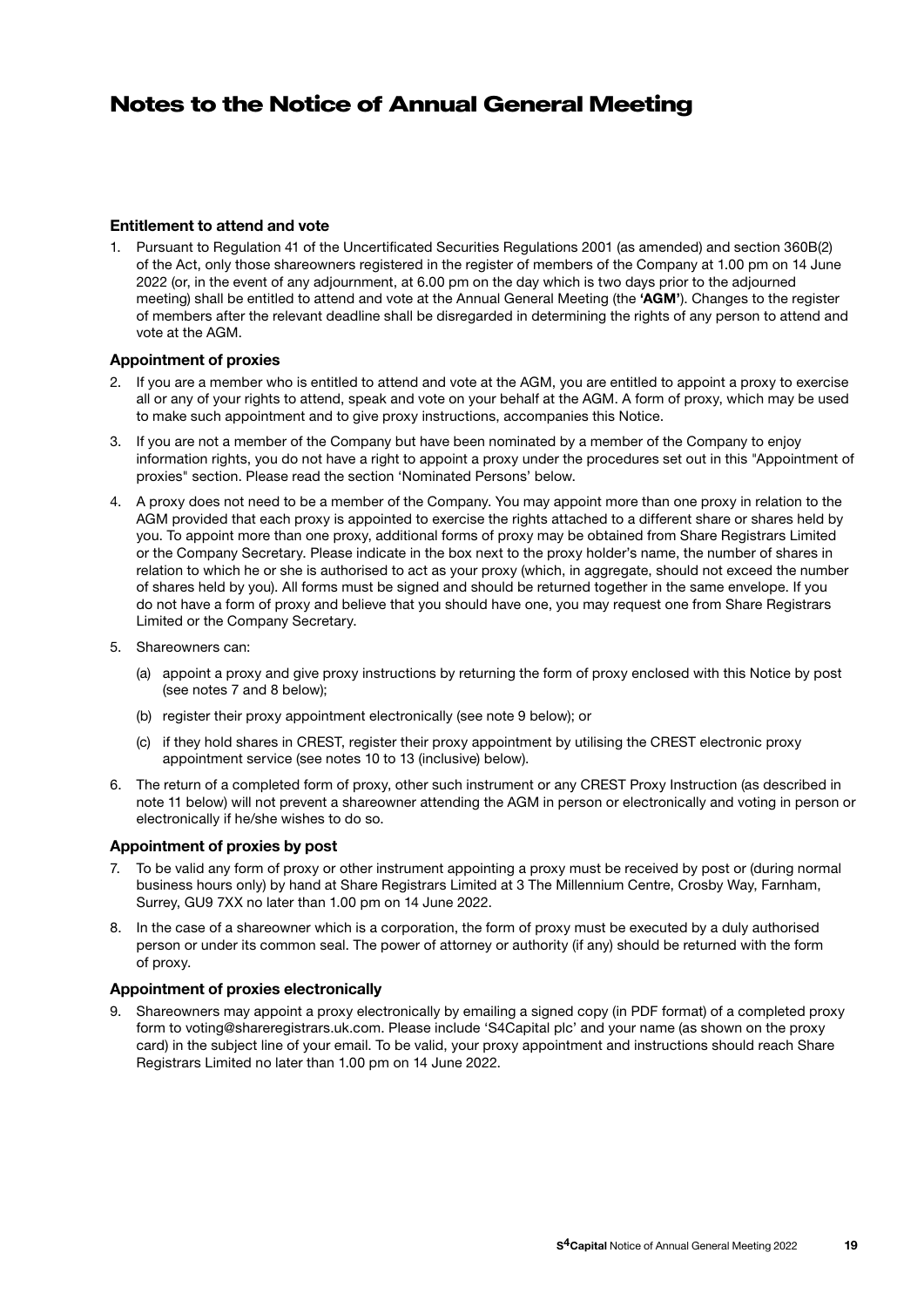## **Notes to the Notice of Annual General Meeting continued**

#### Appointment of proxies through CREST

- 10. CREST members who wish to appoint a proxy or proxies through the CREST electronic proxy appointment service may do so by using the procedures described in the CREST Manual. CREST personal members or other CREST sponsored members and those CREST members who have appointed a service providers should refer to their CREST sponsor or voting service providers, who will be able to take the appropriate action on their behalf.
- 11. In order for a proxy appointment or instruction made using the CREST service to be valid, the appropriate CREST message (a 'CREST Proxy Instruction') must be properly authenticated in accordance with Euroclear UK & International Limited's specifications and must contain the information required for such instruction, as described in the CREST Manual (www.euroclear.com/CREST). The message, regardless of whether it constitutes the appointment of a proxy or is an amendment to the instruction given to a previously appointed proxy must, in order to be valid, be transmitted so as to be received by the Company's agent, Share Registrars Limited (ID 7RA36), by 1.00 pm on 14 June 2022. For this purpose, the time of receipt will be taken to be the time (as determined by the time stamp applied to the message by the CREST Application Host) from which the Company's agent is able to retrieve the message by enquiry to CREST in the manner prescribed by CREST. After this time any change of instructions to proxies appointed through CREST should be communicated to the appointee through other means.
- 12. CREST members and, where applicable, their CREST sponsors, or voting service providers should note that Euroclear UK & International Limited does not make available special procedures in CREST for any particular message. Normal system timings and limitations will, therefore, apply in relation to the input of CREST Proxy Instructions. It is the responsibility of the CREST member concerned to take (or, if the CREST member is a CREST personal member or sponsored member or has appointed a voting service provider, to procure that his or her CREST sponsor or voting service providers take) such action as shall be necessary to ensure that a message is transmitted by means of the CREST system by any particular time. In this connection, CREST members and, where applicable, their CREST sponsors or voting system providers are referred, in particular, to those sections of the CREST Manual concerning practical limitations of the CREST system and timings.
- 13. The Company may treat as invalid a CREST Proxy Instruction in the circumstances set out in Regulation 35(5)(a) of the Uncertificated Securities Regulations 2001 (as amended).

#### Appointment of proxies by joint holders

14. In the case of joint holders, where more than one of the joint holders purports to appoint a proxy, only the appointment submitted by the most senior holder will be accepted. Seniority is determined by the order in which the names of the joint holders appear in the Company's register of members in respect of the joint holding (the first-named being the most senior).

#### Changing proxy instructions

- 15. Shareowners may change proxy instructions by submitting a new proxy appointment using the methods set out above. Please note that the cut-off time for proxy appointments (see above) also applies in relation to amended instructions. Any amended proxy appointment received after the relevant cut-off time will be disregarded.
- 16. Where you have appointed a proxy using the form of proxy enclosed with this Notice and would like to change the instructions using another hard copy form of proxy, please contact Share Registrars Limited on 01252 821390. Calls to this number are charged at the standard rate. Overseas holders should contact +44 1252 821390. Lines are open from 9.00 am to 5.30 pm Monday to Friday, excluding public holidays in England and Wales.
- 17. If you submit more than one valid proxy appointment, the appointment received last before the latest time for the receipt of proxies will take precedence.

#### Terminating your proxy appointment

- 18. Shareowners may terminate a proxy instruction but to do so you will need to inform the Company in writing by sending a signed hard copy notice clearly stating your intention to revoke your proxy appointment to Share Registrars Limited at 3 The Millennium Centre, Crosby Way, Farnham, Surrey, GU9 7XX or by sending a scanned copy by email to voting@shareregistrars.uk.com.
- 19. The revocation notice must be received by Share Registrars Limited no later than 1.00 pm on 14 June 2022. If you attempt to revoke your proxy appointment but the revocation is received after the time specified, your original proxy appointment will remain valid unless you attend and vote at the AGM.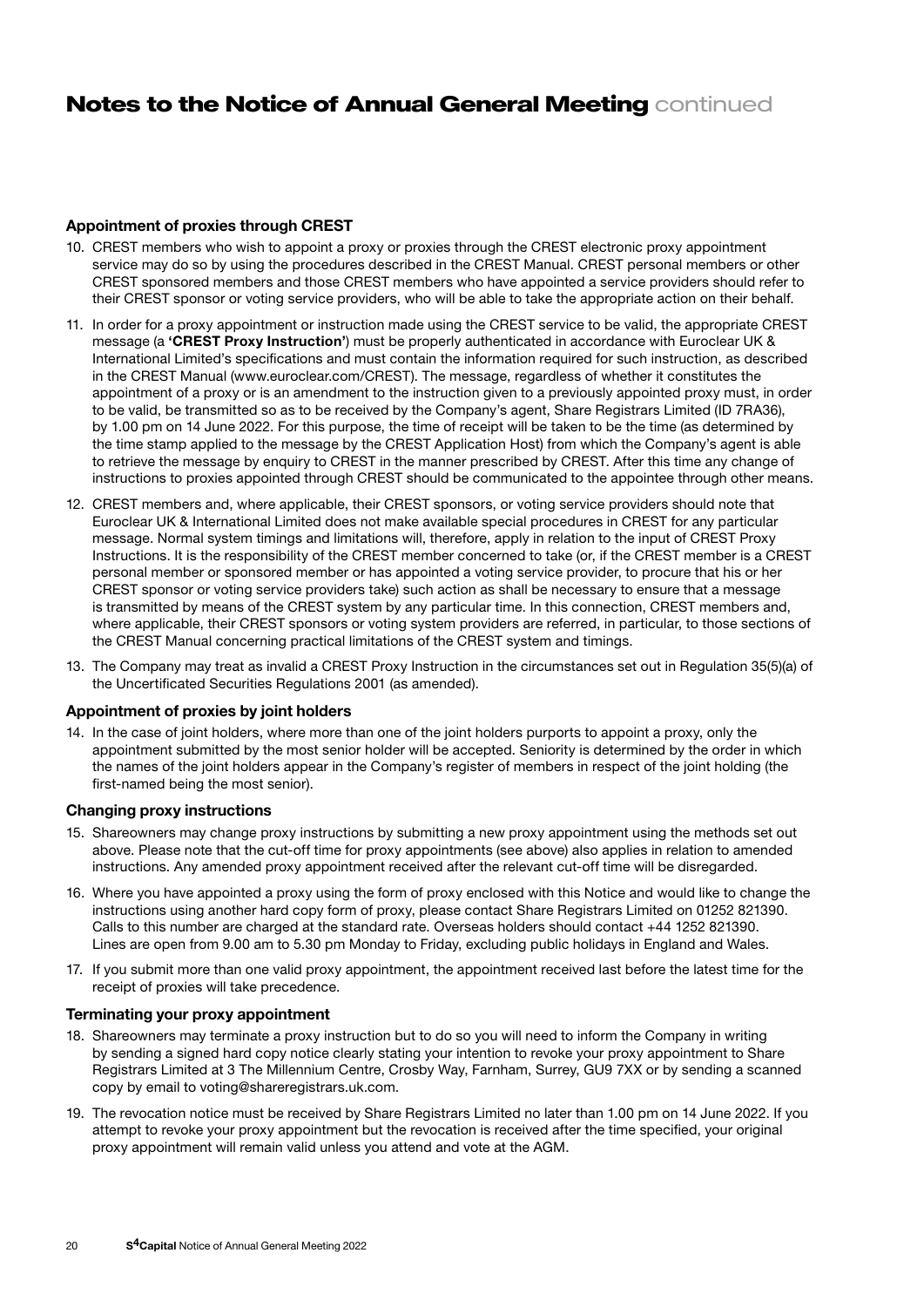#### Corporate representatives

20. Any corporation which is a member can appoint one or more corporate representatives who may exercise on its behalf all of its powers as a member provided that they do not do so in relation to the same shares.

#### Nominated Persons

- 21. Any person to whom this Notice is sent who is a person nominated under section 146 of the Act to enjoy information rights (a 'Nominated Person') may, under an agreement between him/her and the shareowner by whom he/she was nominated, have a right to be appointed (or to have someone else appointed) as a proxy for the AGM. Nominated Persons are advised to contact the shareowner who nominated them for further information on this and the procedure for appointing any such proxy.
- 22. If a Nominated Person has no such proxy appointment right or does not wish to exercise it, he/she may, under any such agreement, have a right to give instructions to the shareowner as to the exercise of voting rights. Such Nominated Persons are advised to contact the shareowners who nominated them for further information on this.

#### Right to ask questions

- 23. Under section 319A of the Act, any member attending the AGM has the right to ask questions at the AGM relating to the business of the AGM. The Company must cause to be answered any such question relating to the business being dealt with at the AGM but no such answer need be given if (a) to do so would interfere unduly with the preparation for the AGM or involve the disclosure of confidential information, (b) the answer has already been given on a website in the form of an answer to a question, or (c) it is undesirable in the interests of the Company or the good order of the AGM that the question be answered.
- 24. Please keep your questions and statements short and relevant to the business of the AGM to allow everyone who wishes to speak the chance to do so. It would be helpful if you could state your name before you ask your question. The Chairman may nominate a representative to answer a specific question after the AGM or refer the question to the Company's website.

#### Website publication of audit concerns

- 25. Under section 527 of the Act, members meeting the threshold requirements set out in that section have the right to require the Company to publish on a website a statement setting out any matter relating to: (i) the audit of the Company's accounts (including the auditors' report and the conduct of the audit) that are to be laid before the AGM; or (ii) any circumstance connected with an auditor of the Company ceasing to hold office since the previous meeting at which annual accounts and reports were laid in accordance with section 437 of the Act.
- 26. The Company may not require the shareowners requesting any such website publication to pay its expenses in complying with sections 527 or 528 of the Act. Where the Company is required to place a statement on a website under section 527 of the Act, it must forward the statement to the Company's auditors not later than the time when it makes the statement available on the website. The business which may be dealt with at the AGM includes any statement that the Company has been required under section 527 of the Act to publish on a website.

#### Total voting rights

- 27. As at 13 May 2022, the latest practicable date prior to the date of this Notice, the Company's issued share capital consisted of 556,085,466 Ordinary Shares, carrying one vote each and one B Share of £1.00 carrying one vote when voted in favour of a resolution and, when voted against, such number of votes as may be required to defeat the relevant resolution. Therefore, the total number of voting rights in the Company (excluding the B Share) as at 13 May 2022 was 556,085,466.
- 28. The results of the voting will be announced through a Regulatory Information Service and will be published on our website www.s4capital.com as soon as reasonably practicable thereafter.

#### Documents on display

29. Copies of the Non-Executive Directors' letters of appointment, Schedule 2 (Awards for United States participants) to the Company's Employee Share Ownership Plan and the proposed amendments to the articles of association of the Company are available for inspection during normal business hours on any weekday (Saturdays, Sundays and public holidays excluded) at the Company's registered office, 12 St James's Place, London SW1A 1NX, from the date of this Notice until the conclusion of the AGM and will be available for inspection at the place of the AGM for at least 15 minutes prior to and during the AGM.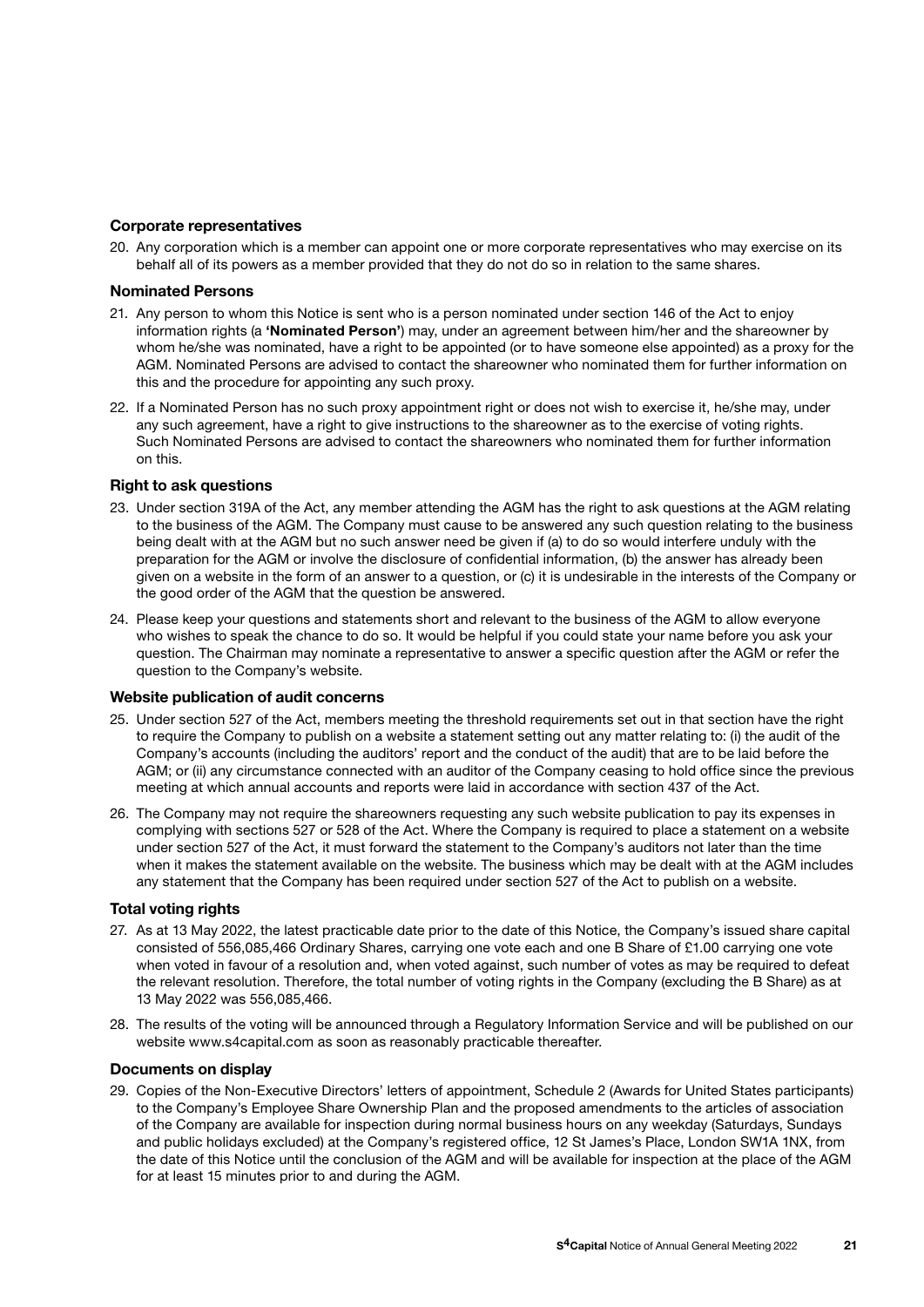## **Notes to the Notice of Annual General Meeting continued**

#### Information available on website

30. A copy of this Notice, and other information required by section 311A of the Act, can be found at www.s4capital.com along with a copy of the 2021 Annual Report which can be downloaded in PDF format.

#### Communication

- 31. Any electronic address provided either in this Notice or any related documents (including the form of proxy) may only be used for the limited purposes specified herein and not to communicate with the Company by electronic means or for any other more general purpose.
- 32. Except as provided above, shareowners who have general enquiries about the AGM should call our shareowner helpline on 01252 821390. Calls to this number are charged at the standard rate. Overseas holders should contact +44 1252 821390. Lines are open from 9.00 am to 5.30 pm Monday to Friday, excluding public holidays in England and Wales. No other methods of communication will be accepted.

#### Electronic meeting instructions

#### Electronic meeting

33. The Company is again enabling shareowners to attend and participate in the AGM electronically, should they wish to do so. This can be done by accessing the AGM website, https://web.lumiagm.com, Shareowners should note that electronic entry to the AGM will open at 12.30 pm on 16 June 2022.

#### Accessing the AGM website

34. Lumi AGM can be accessed online using most well-known internet browsers such as Edge, Chrome, Firefox or Safari on a PC, laptop or internet-enabled device such as a tablet or smartphone. If you wish to access the AGM using this method, please go to https://web.lumiagm.com on the day.

#### Logging In

35. On accessing the AGM website, you will be asked to enter a Meeting ID which is 171-507-258. You will then be prompted to enter your unique SRN and PIN. These can be found printed on your form of proxy. Access to the meeting via the app or website will be available from 12.30 pm on 16 June 2022; however, please note that your ability to vote will not be enabled until the Chairman formally opens the meeting.

#### Video webcast

36. The electronic meeting will be broadcast in video format. Once logged in, and at the commencement of the meeting, you will be able to listen to the proceeding of the meeting on your device, as well as being able to see the slides of the meeting which will include the resolutions to be put forward to the meeting. These slides will progress automatically as the meeting progresses.

#### Voting

- 37. Once the Chairman has formally opened the meeting, they will explain the voting procedure. Voting will be enabled on all resolutions at the start of the formal meeting on the Chairman's instruction. This means shareowners may, at any time while the poll is open, vote electronically on any or all of the resolutions in the Notice of Meeting. Resolutions will not be put forward separately.
- 38. Once the resolutions have been proposed, the list of resolutions will appear along with the voting options available. Select the option that corresponds with how you wish to vote, 'FOR', 'AGAINST' or 'WITHHELD'. Once you have selected your choice, the option will change colour and a confirmation message will appear to indicate your vote has been cast and received – there is no submit button. If you make a mistake or wish to change your vote, simple select the correct choice, if you wish to 'cancel' your vote, select the 'Cancel' button. You will be able to do this at any time whilst the poll remains open and before the Chairman announces its closure at the end of the meeting.

#### **Questions**

39. Questions will be invited before the resolutions are formally put to the vote. Shareowners attending electronically may ask questions via the website by typing and submitting their question in writing – select the messaging icon from within the navigation bar and type your question at the top of the screen.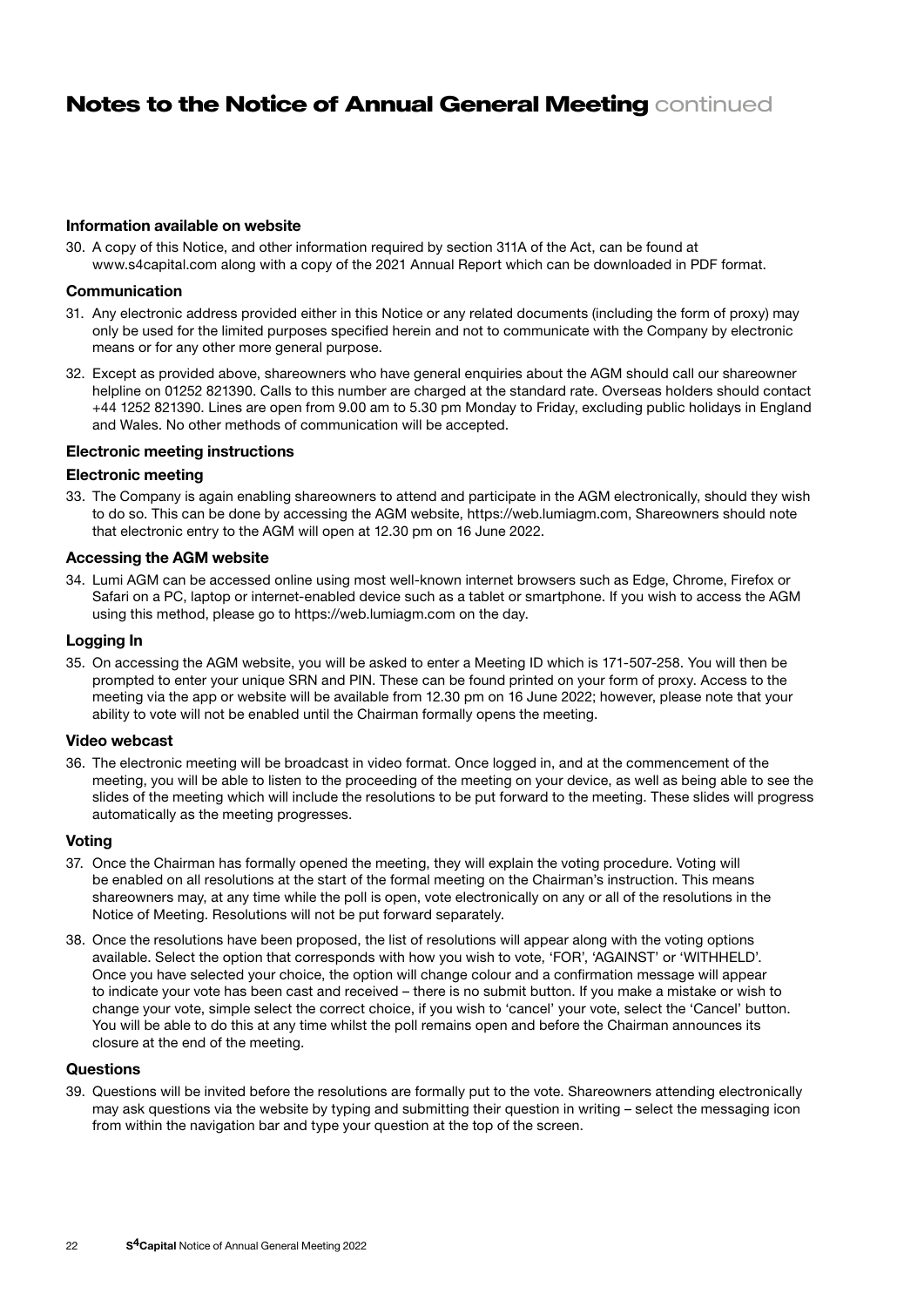#### **Requirements**

40. An active internet connection is required at all times in order to allow you to cast your vote when the poll opens, submit questions and listen to the audiocast. It is the user's responsibility to ensure you remain connected for the duration of the meeting.

#### Shareholder Reference Number and PIN

- 41. If you wish to appoint a proxy other than the Chair of the meeting and for them to attend the electronic meeting on your behalf, please submit your proxy appointment in the usual way before contacting Share Registrars Limited on +44 (0)1252 821390 in order to obtain their SRN and PIN. Lines are open 9.00 am to 5.30 pm Monday to Friday (excluding public holidays in England & Wales). It is suggested that you do this as soon as possible and at least 48 hours (excluding non-business days) before the meeting.
- 42. If your shares are held within a nominee and you wish to attend the electronic meeting, you will need to contact your nominee as soon as possible. Your nominee will need to present a corporate letter of representation to Share Registrars Limited, our registrar, as soon as possible and at least 48 hours (excluding non-business days) before the meeting, in order that they can obtain for you your unique SRN and PIN to enable you to attend the electronic meeting.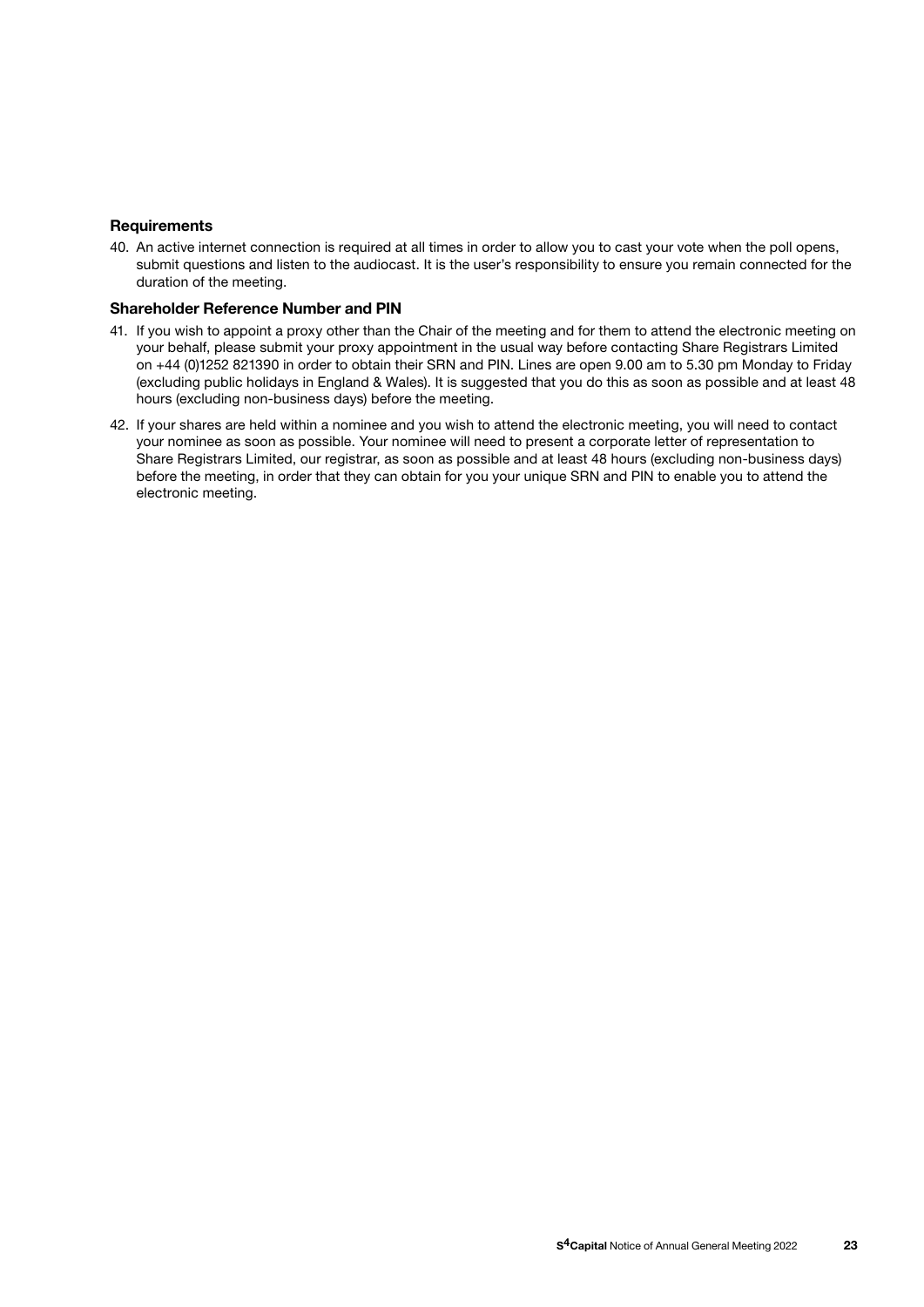## Online Shareowners' Guide 2022

Shareowners can participate in the AGM electronically, should they wish to do so. This can be done by accessing the meeting website: https://web.lumiagm.com

This can be accessed online using most well-known internet browsers such as Edge, Chrome, Firefox and Safari on a PC, laptop or internet-enabled device such as a tablet or smartphone.

## Meeting ID: 171-507-258 To login you must have your Shareholder Reference Number (SRN) and PIN

### **Access**

On accessing the meeting website, you will be asked to enter the Meeting ID above.

You will then be prompted to enter your unique shareowner reference number (SRN) and PIN. These can be found printed on your proxy form.

Access to the meeting will be available from 12.30 pm on 16 June 2022; however, please note that your ability to vote will not be enabled until the Chairman formally declares the poll open.

### **Broadcast**

The meeting will be broadcast in video format. Once logged in, and the at the commencement of the meeting, you will be able to listen and watch the proceedings of the meeting on your device.

### **Voting**

Once the Chairman has formally opened the meeting, the voting procedure will be explained. Once voting has opened, the polling icon will appear on the navigation bar. From here, the resolutions and voting choices will be displayed.

Select the option that corresponds with how you wish to vote. Once you have selected your choice, the option will change colour and a confirmation message will appear to indicate your vote has been cast and received. There is no submit button. If you make a mistake or wish to change your vote, simply select the correct choice. If you wish to 'cancel' your vote, select the 'cancel' button. You will be able to do this at any time whilst the poll remains open and before the Chairman announces its closure.



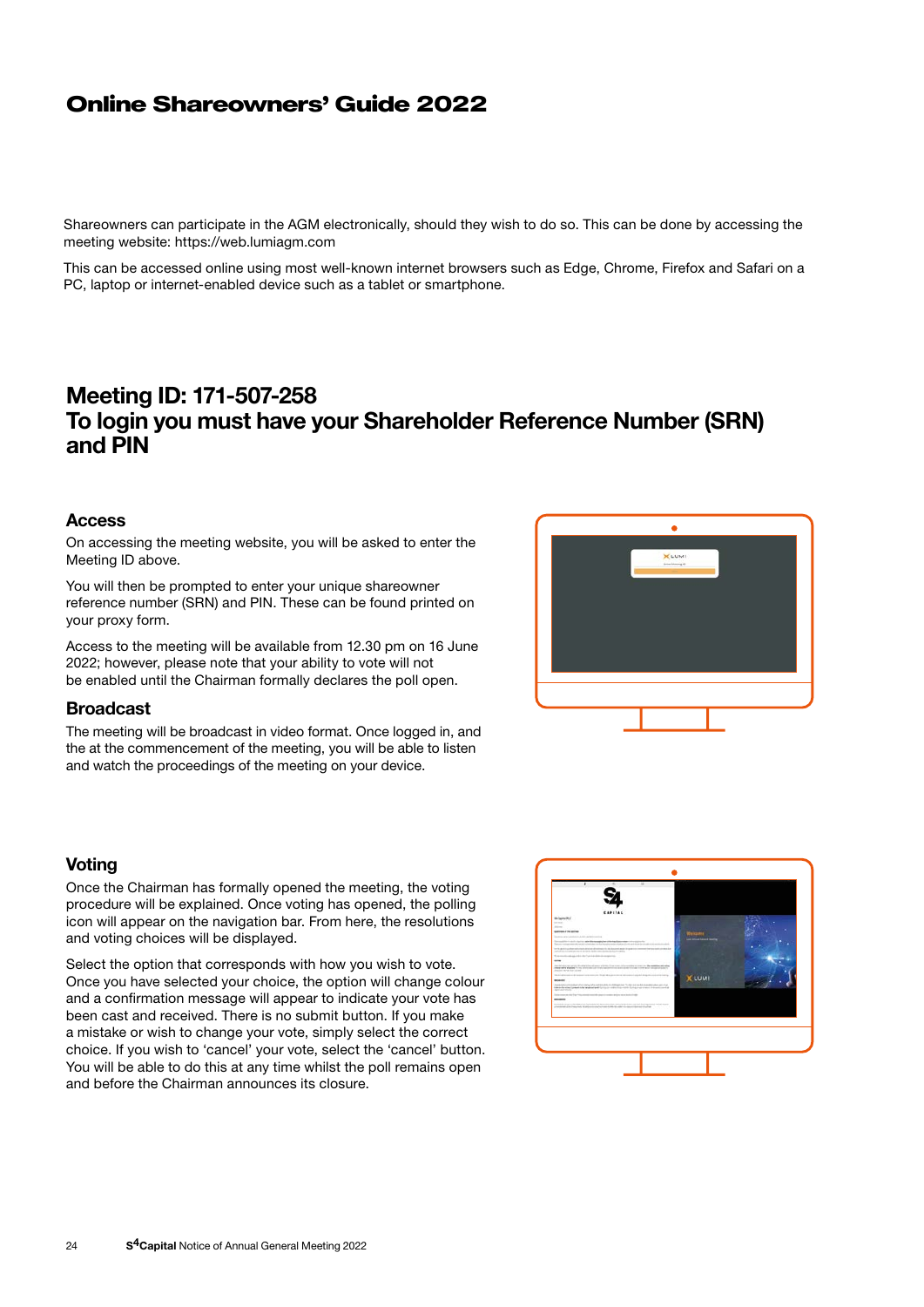### **Questions**

Shareowners attending electronically may ask questions by typing and submitting their question in writing. Select the messaging icon from within the navigation bar and type your question at the top of the screen. To submit your question, click on the arrow icon to the right of the text box.

### **Requirements**

An active internet connection is required at all times in order to allow you to cast your vote when the poll opens, submit questions and listen to the audiocast. It is the user's responsibility to ensure you remain connected for the duration of the meeting.



## Duly appointed proxies and corporate representatives

Following receipt of a valid appointment, please contact the Company's registrar before 1.00 pm on 14 June 2022 on 01252 821390 or +44 1252 821390 if you are calling from outside the UK for your SRN and PIN. Lines are open 9.00 am to 5.30 pm Monday to Friday (excluding public holidays in England & Wales).